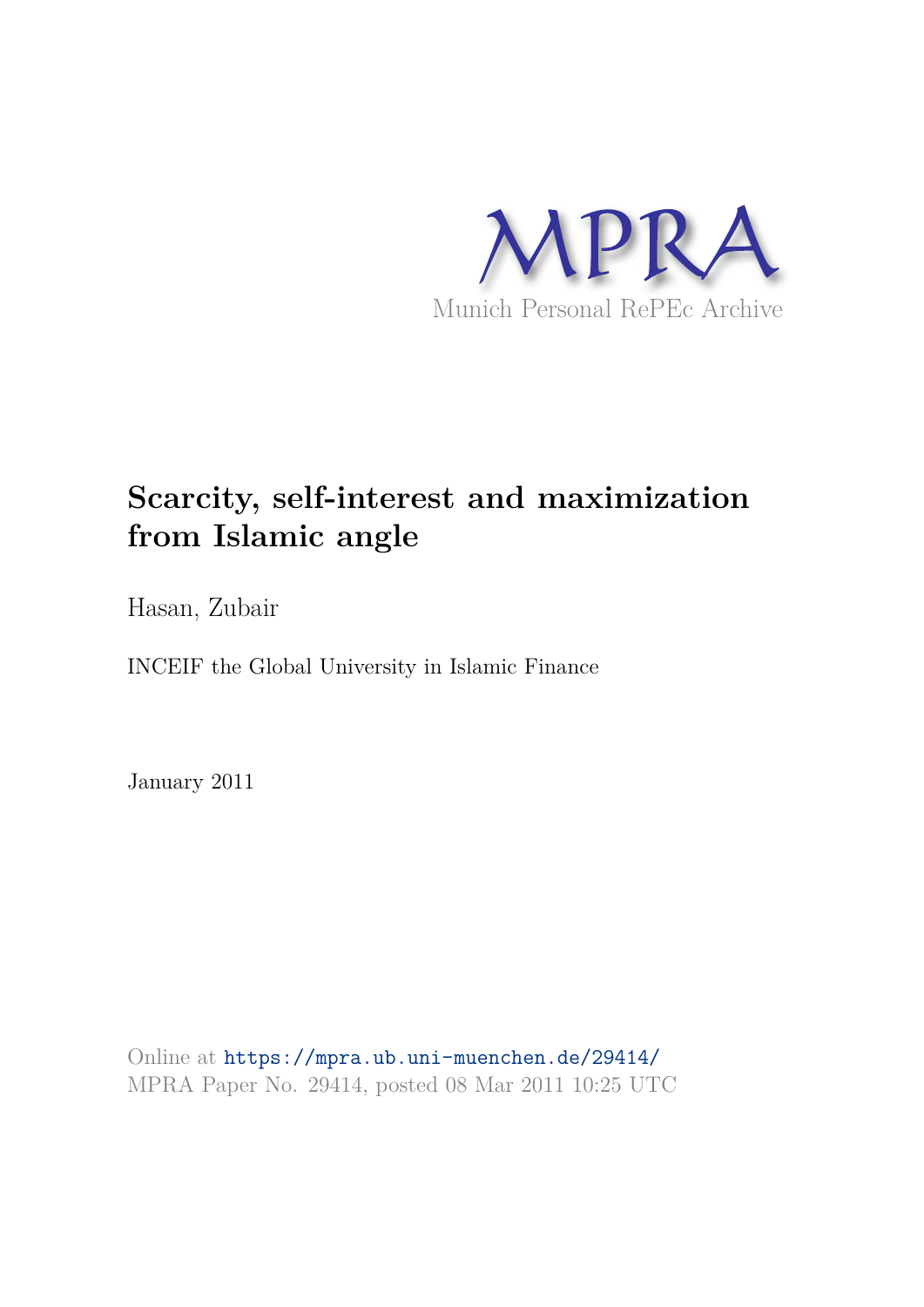## **Scarcity, self-interest and maximization from Islamic angle**

## **Prof. Dr. Zubair Hasan<sup>1</sup> INCEIF: The Global University of Islamic Finance, Malaysia**

**--------------------------------------------------------------------------------------------** 

#### **Abstract**

 $\overline{a}$ 

*This paper clarifies some misinterpretations of three foundational concepts in mainstream economics from Islamic viewpoint. These are scarcity of resources, pursuit of self-interest and maximizing behavior of economic agents. It argues that stocks of resources that God has provided are inexhaustible. But important is the availability of resources out of stocks to mankind. Availability is a function of human effort and the state of knowledge about resources over time and space. In that sense resources are scarce in relation to multiplicity of human wants for Islamic economics as*  well. Self-interest must be distinguished from selfishness. The motive operates on both ends of human existence: *mundane and spiritual. Its pursuit does not preclude altruism from human life. Counter interests keep balance in*  society and promote civility. Islam recognizes the motive as valid. Maximization relates to quantifiable ex ante variables. Uncertainty of future outcomes of actions makes maximization a heuristic but useful analytical tool. The *concept is value neutral. What is maximized, how and to what end alone give rise to moral issues. Modified in the light of Shari"ah requirements the three concepts can provide a firmer definition for Islamic economics centered on the notion of falah.* 

#### **1. Introduction**

**--------------------------------------------------------------------------------------------**

I feel honored and privileged in presenting this lecture to the distinguished audience who spared some of their precious time to grace the occasion with their presence. The topic I have chosen for my talk this evening may not look so cogent, but is in fact a compact structure of immense significance to economic science. Scarcity of resources, pursuit of self-interest, and maximization of gains together make the foundation on which is raised the superstructure of mainstream economics (Samuelson 1947).

The social order of Islam had been flourishing the world over for centuries before the modern capitalism appeared on the scene with the dawn of industrial revolution in England. It is seldom realized that the basic features of the capitalistic system were evolving all along during the era of Muslim Spain in Europe (Hasan 1992, p.239). For instance, the system like Islam allowed private ownership of property, granted freedom of enterprise and approved a free play of market forces in the economy. It also eulogized trade and held in high esteem business profits that Islam counted among the bounties of God (Qur'an 62:4; 62: 10). But these features of the Islamic import became increasingly distorted as capitalism advanced on the secular path discarding ethical norms and

<sup>&</sup>lt;sup>1</sup> I am grateful to Dr. Ausaf Ahmad an old colleague and Dr. Waleed Addas of IDB who went through an earlier draft of this work and made some helpful comments. Mughees Shaukat and Nurhafiza A. K Malim my MIF students at INCEIF also deserve a mention for their help in the preparation of this manuscript.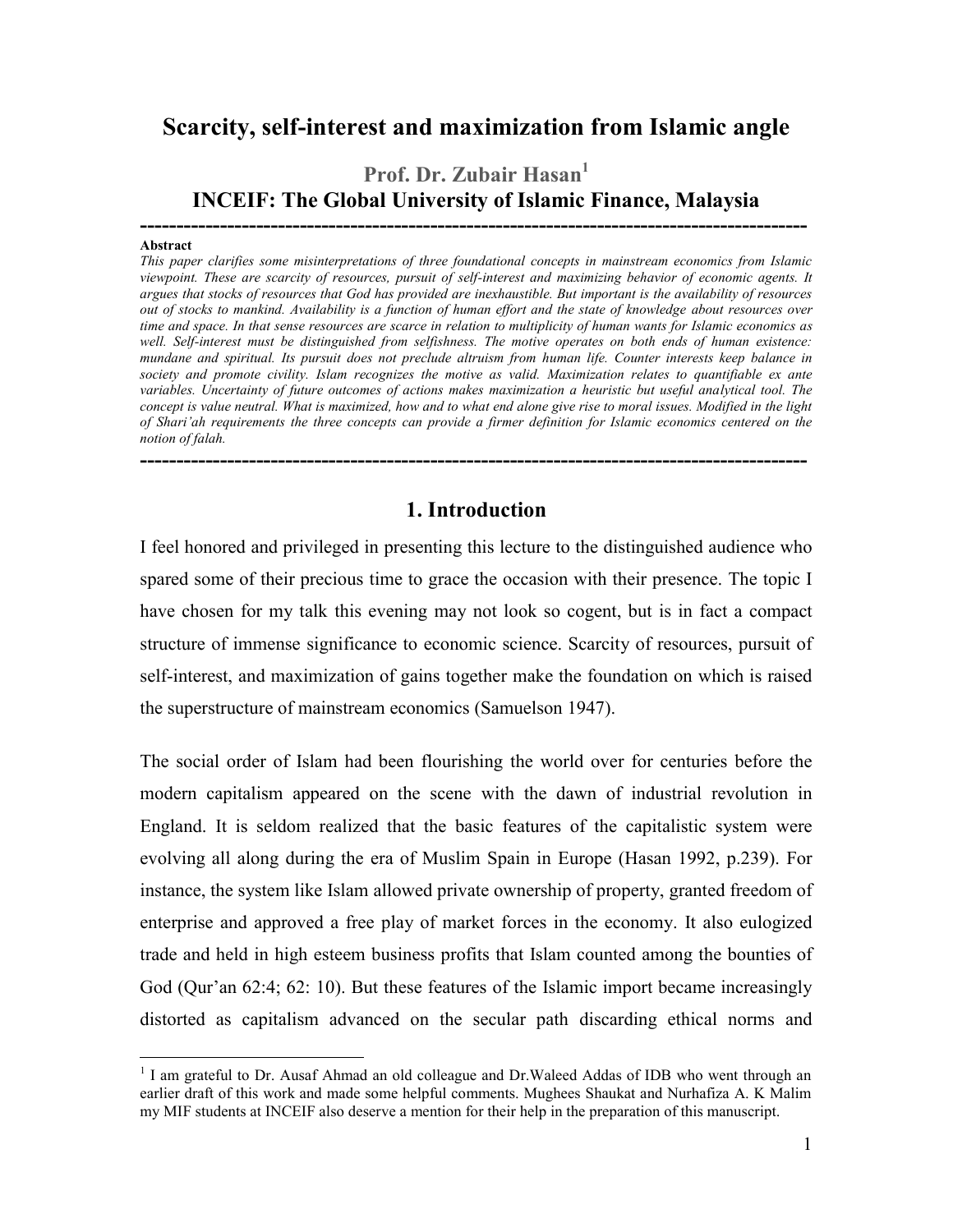eventually won global status<sup>2</sup>. Today there has been a reversal in history: Muslim scholars ironically emphasize the affinities of the Islamic system with capitalism along these lines as though a matter of elation. Indeed, of late they see and seek as realistic the fulfillment of their mission in reforming capitalism along the Shari'ah norms, not in erecting an Islamic system as an alternative which until recently was for most of them the cherished goal.<sup>3</sup> Is it not then rather queer that Islamic economists are divided on admitting that resources for want satisfaction are scarce, that human beings essentially seek to promote their own interest, and that they want to maximize their gains? The overall position on these issues and their ramifications in Islamic economics remains *inconclusive* to put it cogently. I shall argue that these postulates have also to be the fulcrum of the new discipline for its survival. Required is a re-look at their content and character, not rejection.

For a clear understanding of economic analyses, prior reference to a methodological point may be helpful. Mainstream economics picks up its notions like consumption, production, firm, profit, demand, supply exchange, entrepreneur, growth and so on mostly from the bin of common parlance. But when out of these words of daily use the economists construct the ideal or the abstract types to facilitate explanation or analysis their meanings change, at times radically. Not many can always understand that economists may be talking about something quite different what the same word conveys to the man in the street. Even among the economists, differences of opinion can often be traced back to the divergent meanings in their minds of the same term they are using. This happens because the terms tend to assume different meaning depending on the goal of the model or the type of market structure one has in mind. For example, fiat money is

 $2$  I am talking of capitalism for which the historians of economic thought credit Adam Smith (1776) as giving the *form.* They hail him as the System Builder (Ekelund Jr. and Hebert 1997, Ch. 5). Capitalism has since evolved into a culture, a civil order and an article of faith for millions. It has undergone great variations over time and space but its theoretical bases, aims and modus operandi remained unchanged.

<sup>&</sup>lt;sup>3</sup> For example, M. N. Siddiqi shifted from *the teaching of Islamic economics to teaching economics from Islamic perspective* (Hasan 1998a). Professor Khurshid Ahmad the flag bearer of Islamic economics pleaded in a recent lecture (2007) that Islamic reforms in the field of economics have to be sought *within*  the capitalistic framework. Also, the title of an in press book of Murat Cizaca reads: *Islamic Capitalism and Finance.* The process of one-sided convergence has been hastened all the more by the imitative expansion of Islamic finance. On Islamic thinkers succumbing to Western ideas, see also Elmessiri (2009, Sec 4 & 5).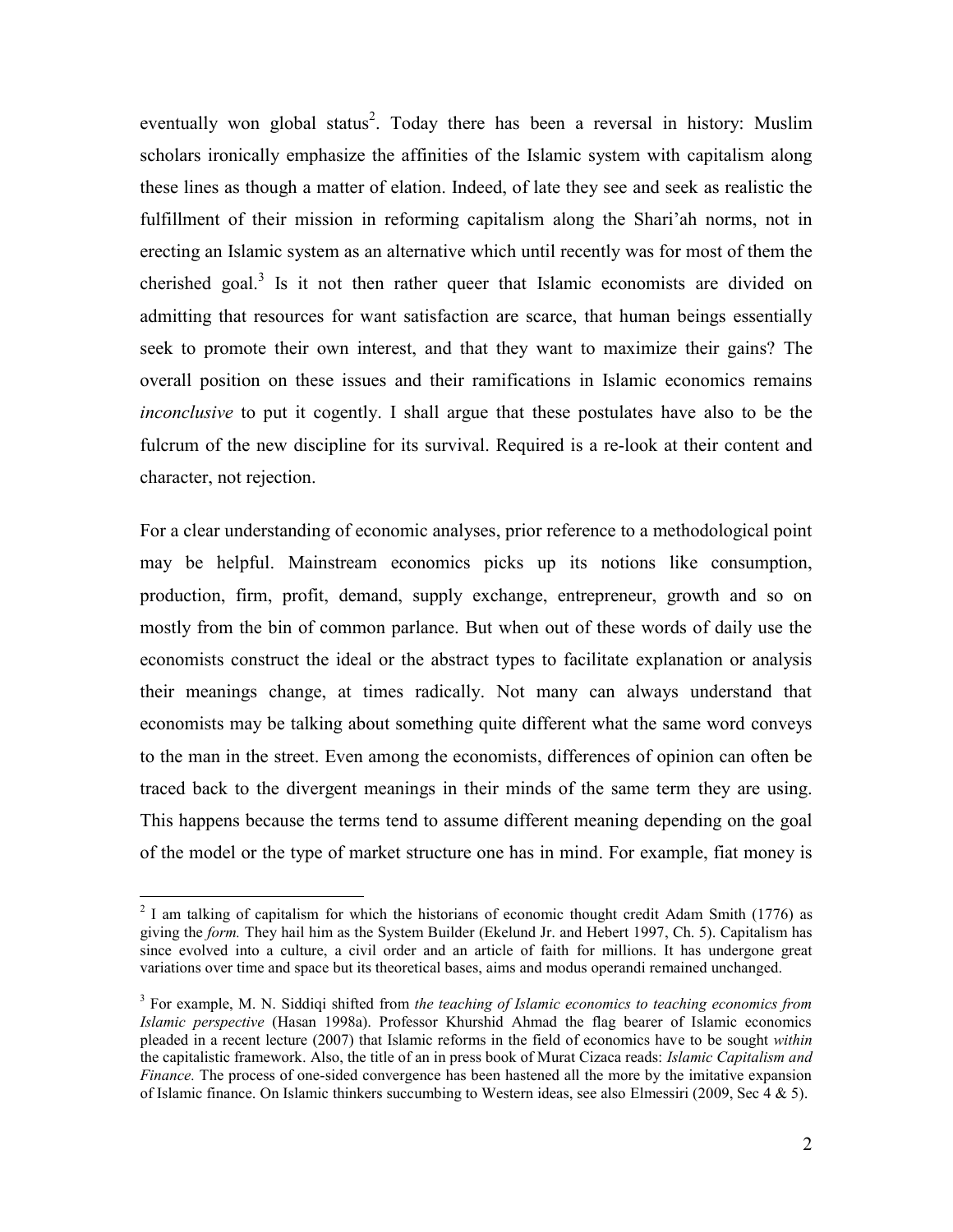wealth for the one who sees it in the pockets of individuals, but the same money is not wealth for the one who is talking of national income estimation. Islamic economists have to be conscious of this fact while commenting on Western ideas.

A brief explanation of historical bearings of the concepts under review may help clear the cobwebs and see the issues in a right perspective. This we do in the following Section 2. In Section 3 we explain the meaning of scarcity, its social implications and its Islamic import. Section 4 shows that pursuit of self-interest is ingrained in human nature and that Islam has no hesitation to recognize the fact. Section 5 is devoted to explain the maximizing behavior of economic agents and its relevance for Islamic economics. Finally, Section 6 contains a few concluding observations on the linkage between the three basic economic notions and their collective efficacy for Islamic economics.

#### **2. Pre-Islamic context**

Human beings have always desired and strived for improving their living conditions through increase in consumption ever since Adam put his foot on the planet Earth. They instinctively desire more and more of goods<sup>4</sup> for use compared to what they command resources to produce. Thus, scarcity of resources in the face of unrestricted proliferation of human wants (including spiritual) gives rise to activities that we study in what has long come to be known as economics. But a study of economics, as of any other subject, always relates to a *time span* –big or small - on its never ending evolution path. It is vital to learn about the times when Islam joined the caravan for taking account of how it did or can contribute to the discipline.

It would perhaps be appropriate to start with the contribution of Greek thinkers to the history of economic thought, the leading lights among them being Hesiod, Democritus, Xenophon, and Aristotle. In their era (800 BC – 322 BC) the population of the world must have been tiny and scattered. Resources were plentiful. Scarcity was not in the reckoning

<sup>&</sup>lt;sup>4</sup> Imam Ahmad recorded from `Abdullah bin Ash-Shikhkhir that he said, "I came to the Messenger of Allah while he was saying: If the Son of Adam had a valley of gold, he would desire another like it".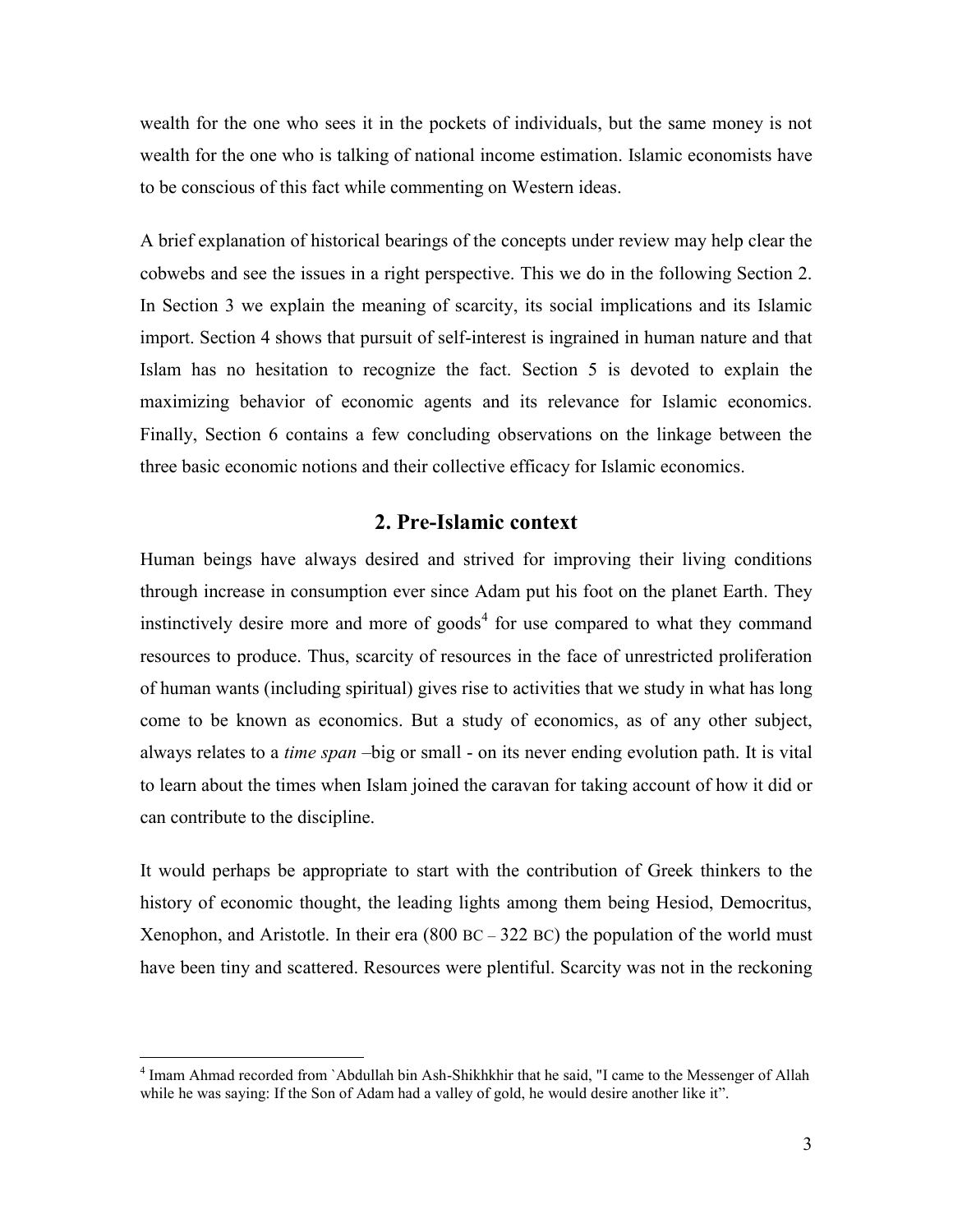of the group, nor was efficiency the focus of attention<sup>5</sup>. Markets had arrived but they played little role in the allocation of resources that was regulated by authority, custom, or faith. As life was simple, there were few topics to discuss. And, yet the Greek provided valuable insights into economic theory; notable was their cohesive presentation of the *natural law.* Not a few of their contributions influenced not only Islamic thinking but left their foot marks far beyond on the path of human knowledge (See Ptak 2009).

Two important themes emerged from the writings of the Greek thinkers. One relates to the sort of approach required for a social inquiry. They believed that it was inappropriate to sort out human activities into categories – economic or non-economic, to illustrate – for inquiry and investigation. They held that social problems were interwoven as are shades in a painting and can best be studied in relation to one another as parts of a whole. This view has misled many Islamic economists into believing that Islam too insists on integrated studies of the social phenomena to arrive at correct understanding of the issues and design appropriate policy prescriptions. Note that authentic records regarding world population are not available for the seventh century at the point when Islam made its advent on the scene. Table 1 shows that it was around 200 million at the dawn of Christianity and not more than 275 million for the year 1000.Thus, putting the world population at 235 million for the year 650 may not be a wild guess.  $6$  The size – still tiny as it was - allows the inference that social environment of early Muslim scholars may not have been much different from that of Greek writers and their immediate followers – the Scholastic and early Christian economists. Thus, they too could advocate for and indulge in blanket sort of writings, taking a unitary view of the social phenomena. But the approach was by no means an eternal faith imperative.

|  |  | <b>Table 1 World Population Growth</b> |  |
|--|--|----------------------------------------|--|

| Year                                                                                                                     |  | 1000. | 1500 | 1650 | 1750 |  |  | 1804 1850 1900 1927 1950 |  |  | 1960 1970 1980 1990 1999 | 2009 |
|--------------------------------------------------------------------------------------------------------------------------|--|-------|------|------|------|--|--|--------------------------|--|--|--------------------------|------|
| <b>Population</b> 200m 275 m 450 m 500 m 700 m 1.0 b 1.2 b 1.60 b 2.0 b 2.55 b 3.00 b 4.00 b 4.50 b 5.30 b 6.00 b 6.80 b |  |       |      |      |      |  |  |                          |  |  |                          |      |
| Source: Matt Rosenberg, About.com Guide [http://geography.about.com/od/obtainpopulationdata/a/worldpopulation.htm]       |  |       |      |      |      |  |  |                          |  |  |                          |      |

<sup>&</sup>lt;sup>5</sup> Hesiod was an exception however. He saw scarcity of resources as the fundamental economic problem for the pursuit of all human needs and desires. He noted that resources including time must be efficiently allocated in view of scarcity (Ptak, Justin 2009, pp. 2-3).

<sup>&</sup>lt;sup>6</sup> The population of Saudi Arabia for 2008 is estimated at 22 million excluding foreign residents and no more than 2 million for Mecca and Medina put together. Also, it grew at a fast pace only after the discovery of oil in the land during the 1960s. However, based on the data cited the population of the area now constituting Saudi Arabia may not have comprised of more than several thousands of people on a safe estimate.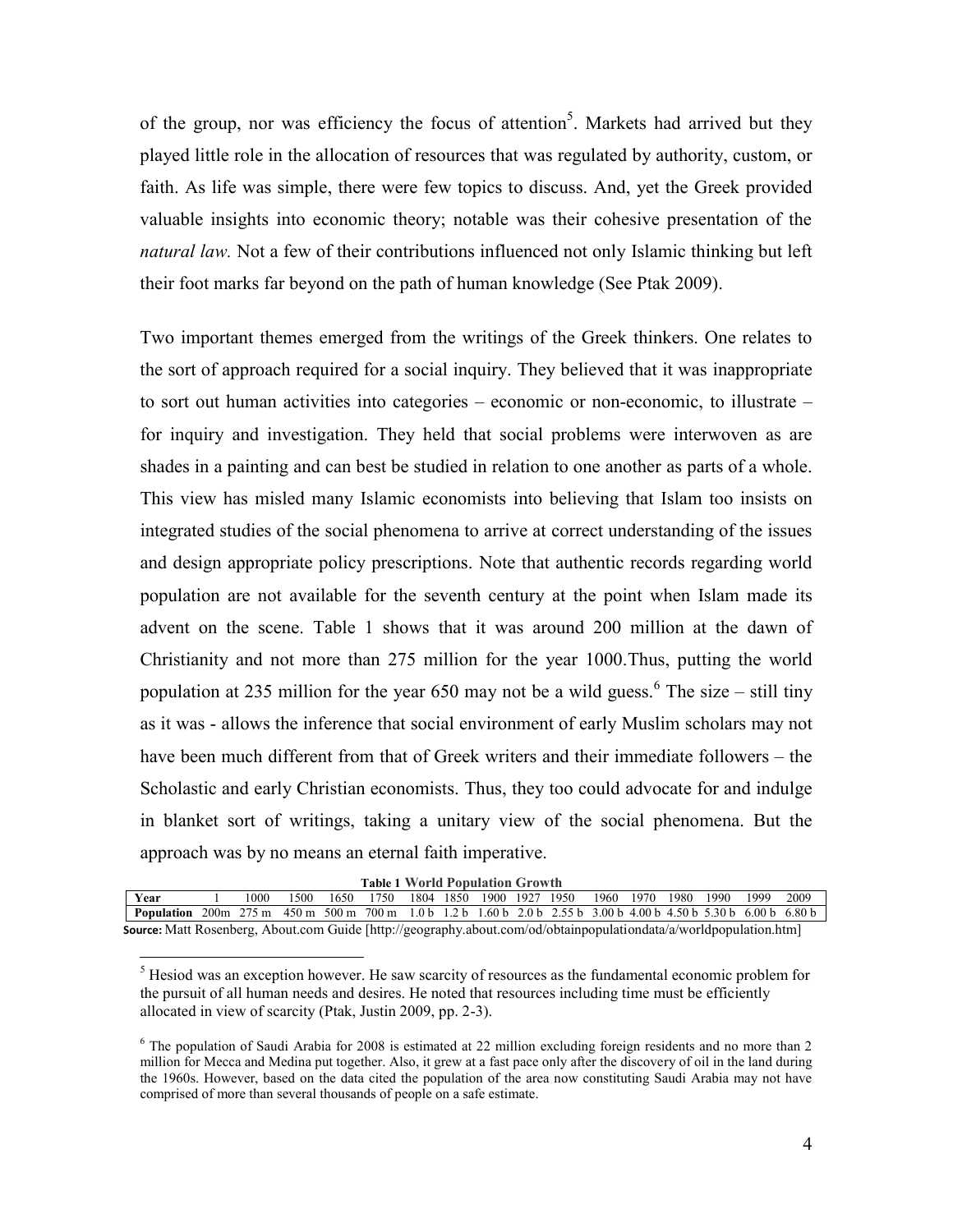Today the world population is more than 7 times of what it was in 1750 that is more than a thousand years after Islam. The modern era has witnessed a vast expansion in numbers as also in knowledge. These expansions have been accompanied by a rapid development in the means of transportation and communication, making the globe smaller in terms of time and space. Consequently, humanity has produced more output since 1950 than it could during its entire existence prior to that year (AI 3, 2006). On the other side of the fence, war and violence, crime and corruption, tyranny and terror, poverty and plunder, affluence and bankruptcy, rapacious exploitation of natural resources and environmental calamities stare mankind in the face as never before. Can one address the innumerable, varied, and gigantic issues in a holistic treatment the Islamic economists so often advocate for? Human brain has limitations, computers too.<sup>7</sup>

Scarcity of resource or their allocation to various uses not being important for the Greek, their second theme focused attention on the questions of fairness, justice and equity. They examined exchange relations and prices essentially from an ethical prism. The dominance of moral concerns could well be understood in economies where market activity still remained inconsequential. The issues of fair play and justice remained the focal point of attention for Arab scholars too. Islam reinforced the trend giving special attention to equity in distributional matters. However, with the emergence of markets as the driving force of fast developing economies in the West during more recent centuries, rationalism replaced faith in choice-making and ethical concerns perforce took the back seat.

But interestingly the significance of ethical conduct in business is now resurfacing in the Western literature on corporate governance; thanks to the worldwide devastation the current financial crisis has brought in and the mountains of moral bankruptcy it has unveiled. Islamic economics has an opportunity to demonstrate its healing touch but only if and if only the Muslim countries could produce illustrations of *Islamic norms at work*. For, no ideal is worth more than what it is in practice. Political leadership in these

 $<sup>7</sup>$  Indeed, it was the very ability to make an abstract separation of human activities that represents the part of</sup> intellectual apparatus necessary for the "birth" of economics and other social sciences. [Landreth – Colander, p.25]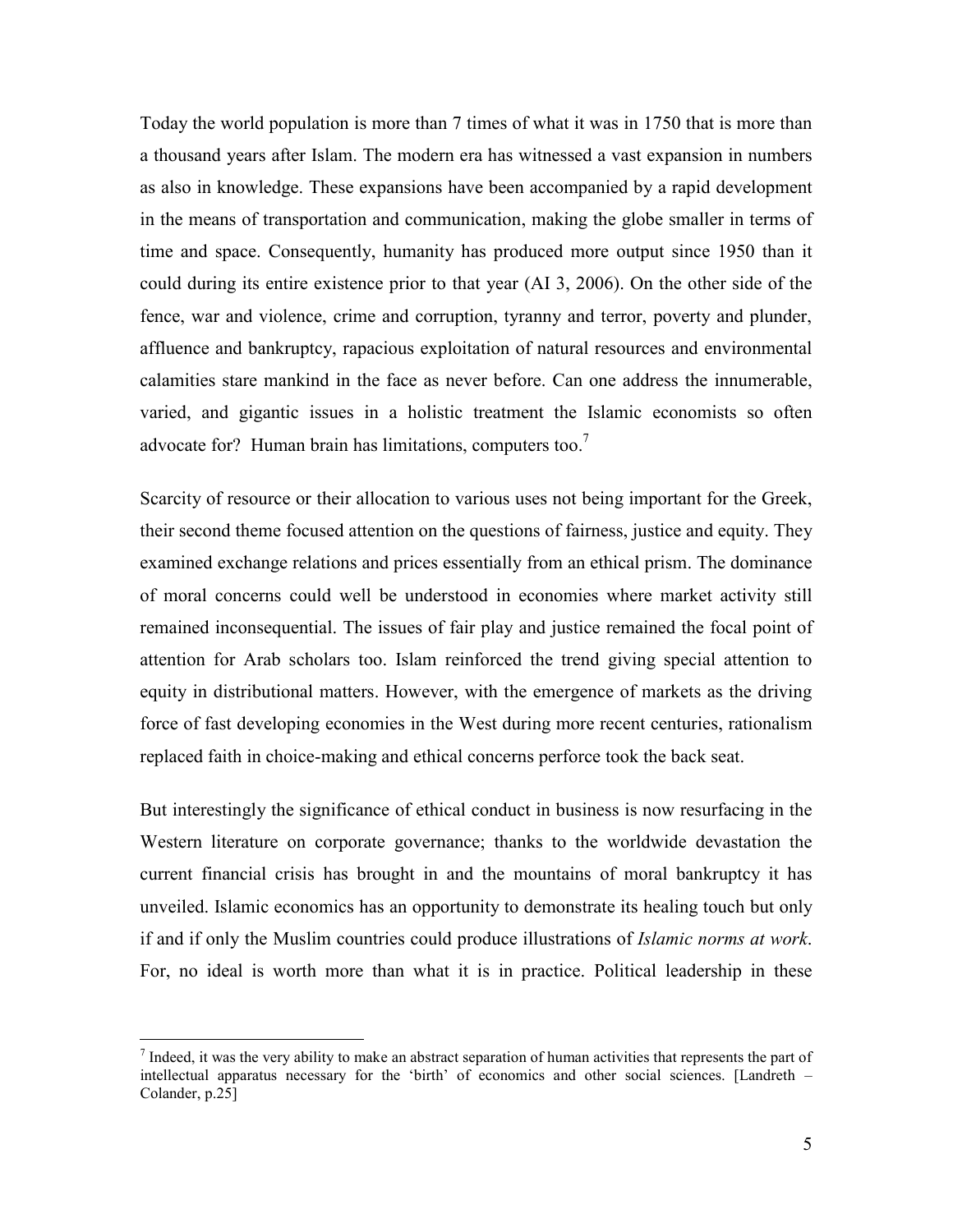countries is not by and large in a position to do so  $-$  even as it would meet the pent up aspirations of their people - for reasons extrinsic to their thinking.

The fact that Islamic norms are not shaping realities in Muslim countries has led to much misplaced argumentation between Islamic economists on the one hand and their mainstream detractors on the other. Both have been oblivious to a simple principle of logic that one must compare the ideals of his system with the ideals – *not realities* - of the other. Islamic economists invariably err in comparing the ideals of their system based on what *ought to be* with *what is* of capitalism in operation.<sup>8</sup> The writings of M. U. Chapra – as of his precursors - are typically dotted with such sort of apple-orange comparisons. Likewise, the opponents, largely from the West, attack Islamic *ideals* for erecting an economic system as having failed citing the conditions as they *are* in the present day Muslim countries. Much of the criticism of Islamic economics that emerged from scholars there - Timor Kuran being prolific $9$  - falls in the same category. The critics fail to realize that the long colonial past of these countries and its later continuation in different garbs seldom allowed their leaders the breath or space for implementing the Islamic agenda for social development even when they possibly so desired. Let one realize what Islam requires Muslims may not always be doing and what they are doing may not always be Islamic.

Islamic economists can contribute to the effort by eschewing subjectivity coloring their thought process and develop an objective understanding of mainstream economics so as to make more widely acceptable contributions to the discipline. Furthermore, required is the emphasis on the substance rather than on the form of what Islam stands for. It is the

<sup>8</sup> For example, suppose one had a magic wand that could be used for making competition *perfect* in all sorts of markets – the ideal of capitalism. Then, one could presumably venture the demonstration that much of the divergence between the ideal Islamic economic structures and that of capitalistic order evaporated into thin air.

 $9$  Kuran (1989, p.178) makes a rather eristic remark on my demonstration of how profit sharing ratio would be determined in Islamic finance under certain assumptions (Hasan 1985). He writes: "Another author, using a mathematical model says that the shares are to be determined through the interaction of the supply and demand of contracts – as if, once again, an equilibrium allocation could never be lopsided". Now, I no where talked about the qualitative aspect of equilibrium let alone holding *as if* the equilibrium ratio can or will always ensure a just division of profit between the parties. At the same time, is it not a fact that most of the theoretical constructs in economics rest on virtue-free equilibrium heuristics?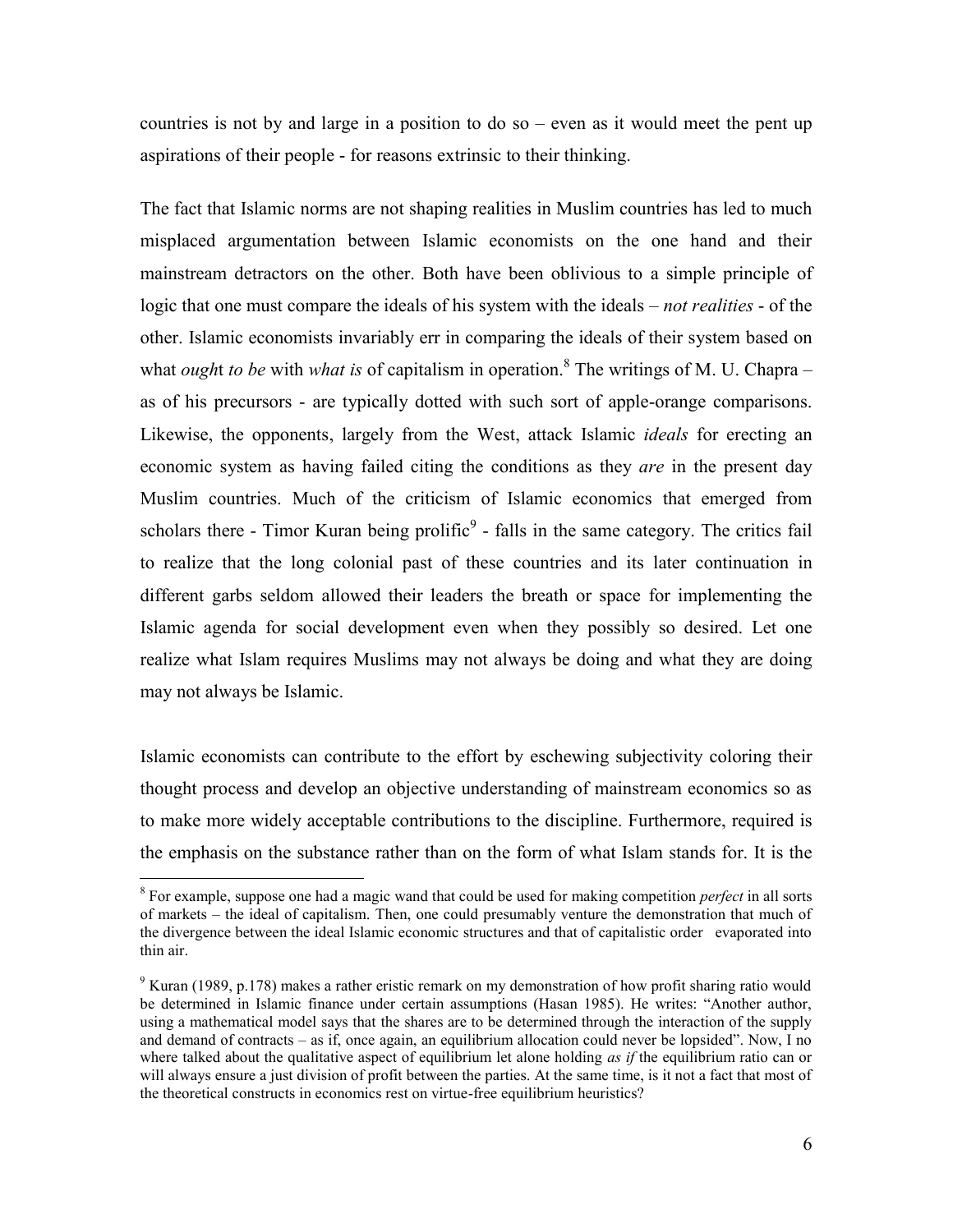understanding, not antagonism that could eventually win the day.<sup>10</sup> Let us have a look at the foundation stones of mainstream economics from this angle.

#### **3. Scarcity of Resources**

The Greek writers did not care to give scarcity any precise meaning or explore its ramifications as in their era population was small and resources plentiful. But there were things as certain types of plants or rocks they did not come across so often: they were rare i.e. very small in quantity. It was the experience of *rarity* that eventually led to the notion of *scarcity*. Senior (1790 – 1864) was presumably the first economist to lay stress on scarcity and regarded it as the basis of value. *Rarity* was not enough for a thing to assume value; it must also satisfy some want. It must be rare in terms of utility. It was the same sense in which Walras employed the term scarcity later (Gide and Rist 1953 p. 357).

Scarcity as the base of value wore a new import when Lionel Robbins in his influential work, *An Essay on the Nature and significance of economic science* (1932) projected the notion as the definitional base of economics.<sup>11</sup> He carried its relationship with human wants a step further. To him, resources including time could not be scarce unless they had alternative uses (pp. 13-14). This attribute of scarcity forces on human beings the imperative of *choice making* in the face of multiplicity of wants: wherever there was a problem of choice, there was an economic problem. Robbins thus saw scarcity as an aspect in human activities widening the scope of economic science to cover a whole gamut of social problems including even marriage, crime, corruption and election.

There is room for presumption that a remark in the *Essay* might have *inter alia* led Islamic economists to deny the existence of resource scarcity altogether. Robbins wrote:

The ends are various. The time and means for achieving these ends are limited and capable of alternative applications. At the same time the ends have different importance. Here we are sentient

 $\overline{a}$ <sup>10</sup> It was in this context that I have long been advocating a 'step-by-step approach to Islamizing economics as opposed to an "all-or-nothing" approach implied in some major works on Islamic economics (Hasan 1988, 1998 and 2002). Haneef and Furqani (2004, p.31) find me "wrong" on the point. To them, the latter approach never existed. I respect their opinion but stick to my position which incidentally finds support and clarification in a recent work. See M. Omar Farooq (2006, pp.43-44)

<sup>&</sup>lt;sup>11</sup> The second edition of the *Essay* was published in 1935. References given in this work are from a 1945 reprint of this version downloaded from the internet.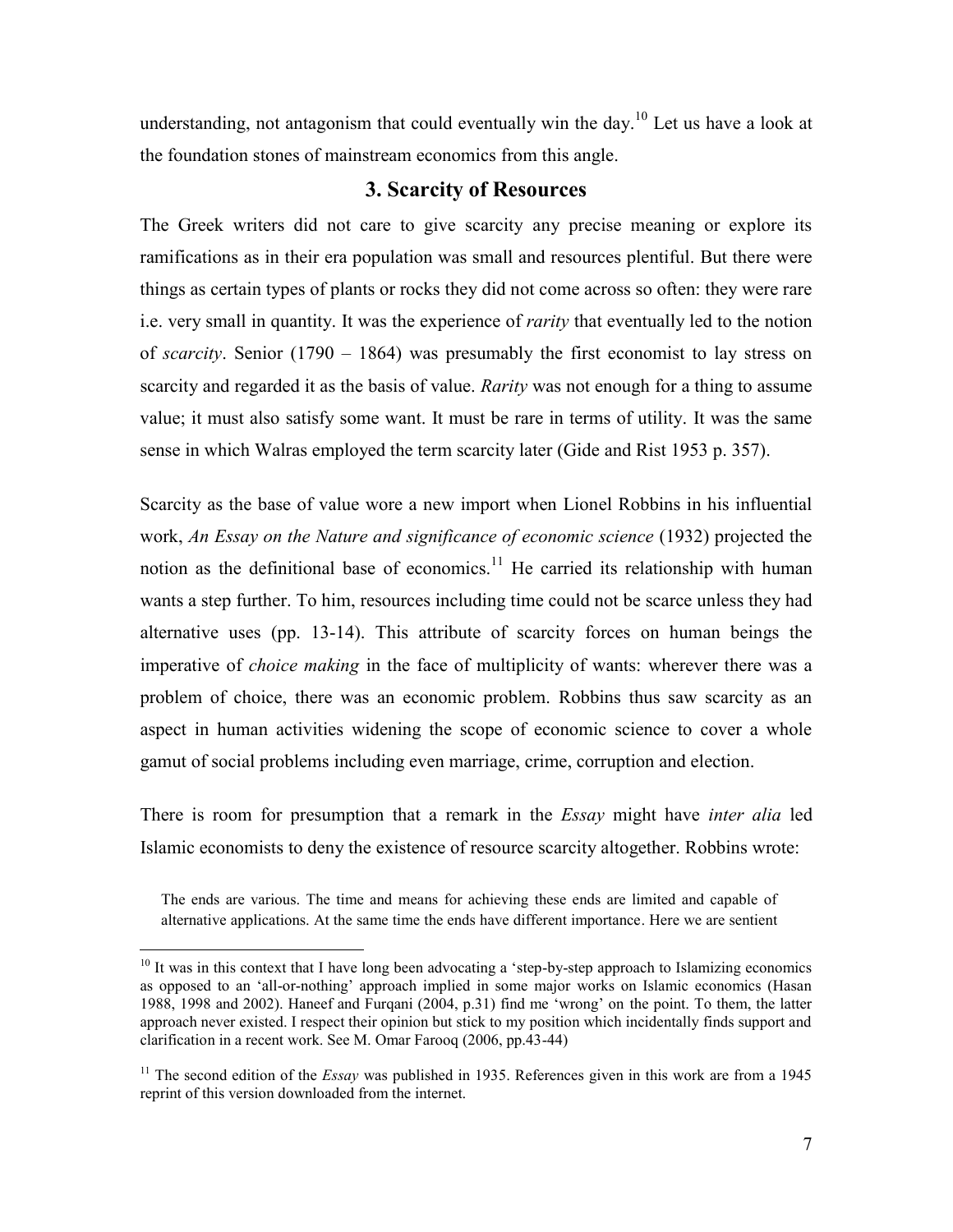creatures with bundle of desires and aspirations with masses of instinctive tendencies all urging us different ways to action. But the time in which these tendencies can be expressed is limited. The external world does not offer full opportunities for their complete achievement. *Life is short. Nature is niggardly….* Human activity has not the independence of time or specific resources. There are only twenty four hours in the day. We have to choose between different uses to which they may be put" [*Essay*: from pages 12-15, emphasis added].

Possibly, attributing niggardliness to nature as responsible for scarcity of resources the Islamic economists took as an affront to God"s benevolence. If this presumption were correct, the reaction, in my view, was uncalled for. The statement was a manner of speaking, not an element meriting consideration in Robbins' argument. Its elimination would not subtract even an iota from the thesis of the *Essay*. 12

It is difficult to identify Islamic economists who do or do not approve the notion of scarcity as valid for the discipline. Many appear non-committal or take it for granted. Some are found on shifty grounds. But there *are* scholars who have voiced resource scarcity as inadmissible from Islamic perspective. Monzer Kahf (1992, p.115) feels that economic problem is not of scarcity but is caused by human laziness and neglect. The petite work of Mohammad Akram Khan (1994 p. 44-45) provides the candid illustration of a total denial. As Professor Khurshid Ahmad has written an erudite full length foreword for the author, the readers may take or mistake it as implying an approval of whatever the work contains. I had done a review of the book (Hasan 1996) and found little difficulty with its content save the position Khan took on the scarcity of resources<sup>13</sup>.

Much of the confusion on the scarcity of resources in Islamic economics seems to arise from the difference in the prisms writers use to look at the issue. Those who like Khan denounce resource scarcity see it from a cosmic angle and from that angle correctly argue that God has been benevolent and merciful. He has stocked the earth (and the heavens) with his inexhaustible treasures for all times to come not only for human beings but for

 $12$  In fact, Iqbal the illustrious Urdu poet and a flag bearer of Islam smelled much more rebellious than Robbins in not a few of his poetic compositions. See this, for example: *Teray sheeshay mein maie baqi nhien hai? Bata kiya tu mera saqi nahein hai? Samander say milay pyasay KO shabnam bakhili hai yeh razzaqi nahin hai.* No wine remains in your jar? Are you not (O God) my cup filler? The thirsty gets just the dew drops from the ocean, it is (an act of*) niggardliness*, not of sustenance [Author's translation].

<sup>13</sup> Adam was turned out from a state of *plenty* in the Paradise to a state of *scarcity* (and toil) on Earth. Otherwise, how could it be a punishment for defying the Divine instructions to avoid the indicated fruit?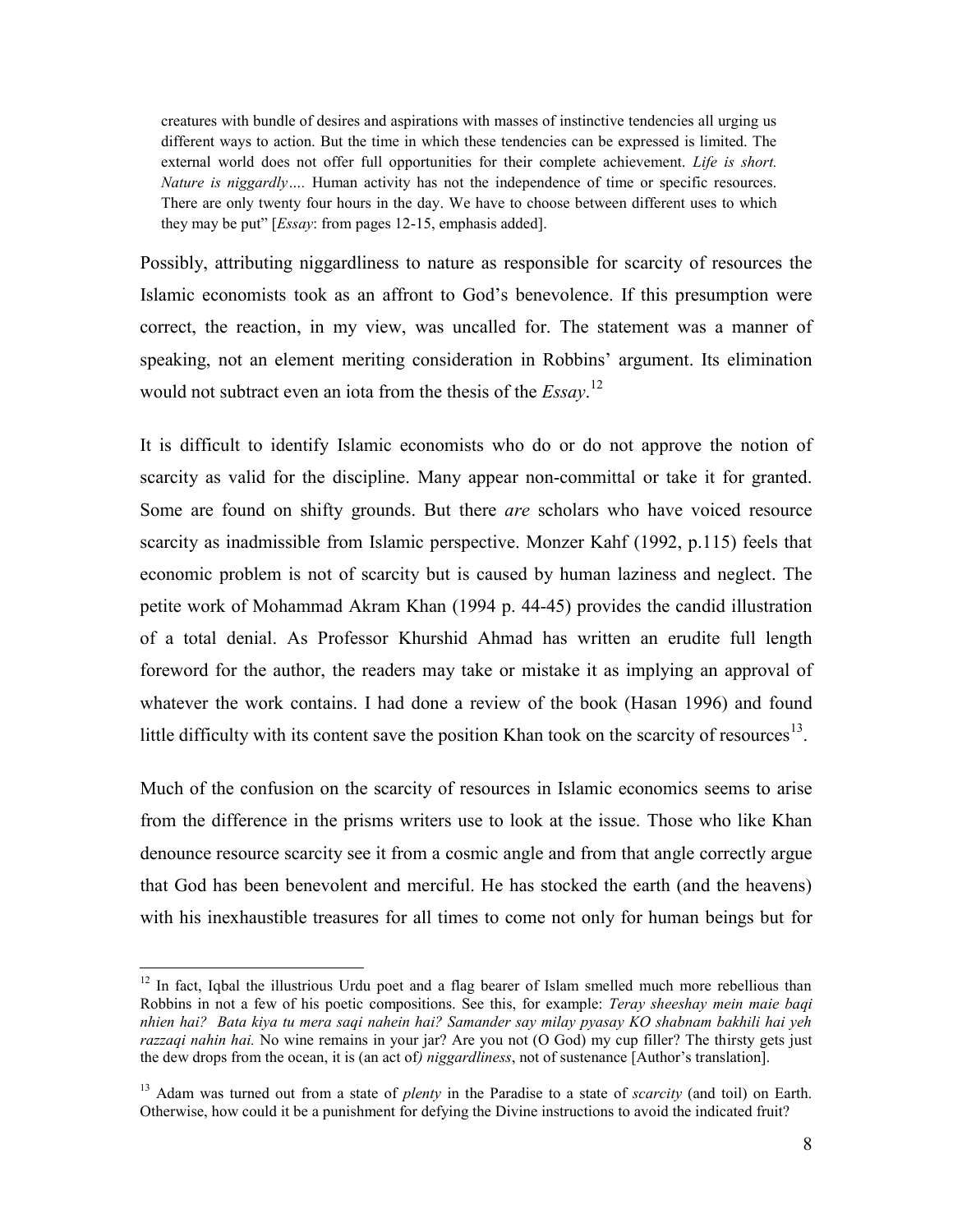other creatures as well (Qur'an  $2:29$ ;  $7:10$ ;  $14:34$ ;  $15:20-21$ ). Also, God has made resources in a mold that they would readily submit to human command and effort. The argument is irrefutable; it stands on testimony from the holy Qur'an (For example 7:10; 14:32-33).

However, the point missing in the above argument is that the divine *provision* of stocks, however inexhaustible, is not a sufficient condition for the *availability* of resources to human beings in desired measure at any time or space. Existence of resources is necessary but it is their availability to mankind that lends content and meaning to the notion of scarcity as the basis of economics. The availability of resources to human beings depends on the state of their knowledge and expands as they strive to discover more and more about their uses, location, methods of extraction, and cost effectiveness through continued learning research and action.

The holy Qur'an not only talks of God's bountiful resources but also informs us that he alone is the source of knowledge. Divine wisdom releases it to those who seek; not all at once, but bit by bit so that people are not carried away by pride and arrogance. The proposition in Khan (1994) that scarcity of resources is merely a man-made phenomenon resulting from their wasteful use and mal-distribution is erroneous. These factors only aggravate scarcity, they do not *cause* it. In fact, scarcity of resources in terms of their availability as explained above is conceivably a part of divine scheme to spur human beings into action for searching their living in the land of God and at the same time be tested in how they do it.<sup>14</sup> Life for that reason is a trial in this world. The history of human civilization is the history of the march of human conquest of nature.<sup>15</sup> In essence, it is the history of pushing outward relentlessly the frontiers of scarcity through unceasing research, inventions and innovations in science, technology and social management (Hasan 1996, p. 357).

<sup>&</sup>lt;sup>14</sup> Presumably, this was one reason why God stopped the falling of Manna from the skies. But Robbins employs the event to exemplify the possibility of human beings remaining temporarily free of scarcity (*Essay* p.11).

<sup>&</sup>lt;sup>15</sup> See the Box 'Economics the Happy Science' in Landreth and Colander (1994, p.103)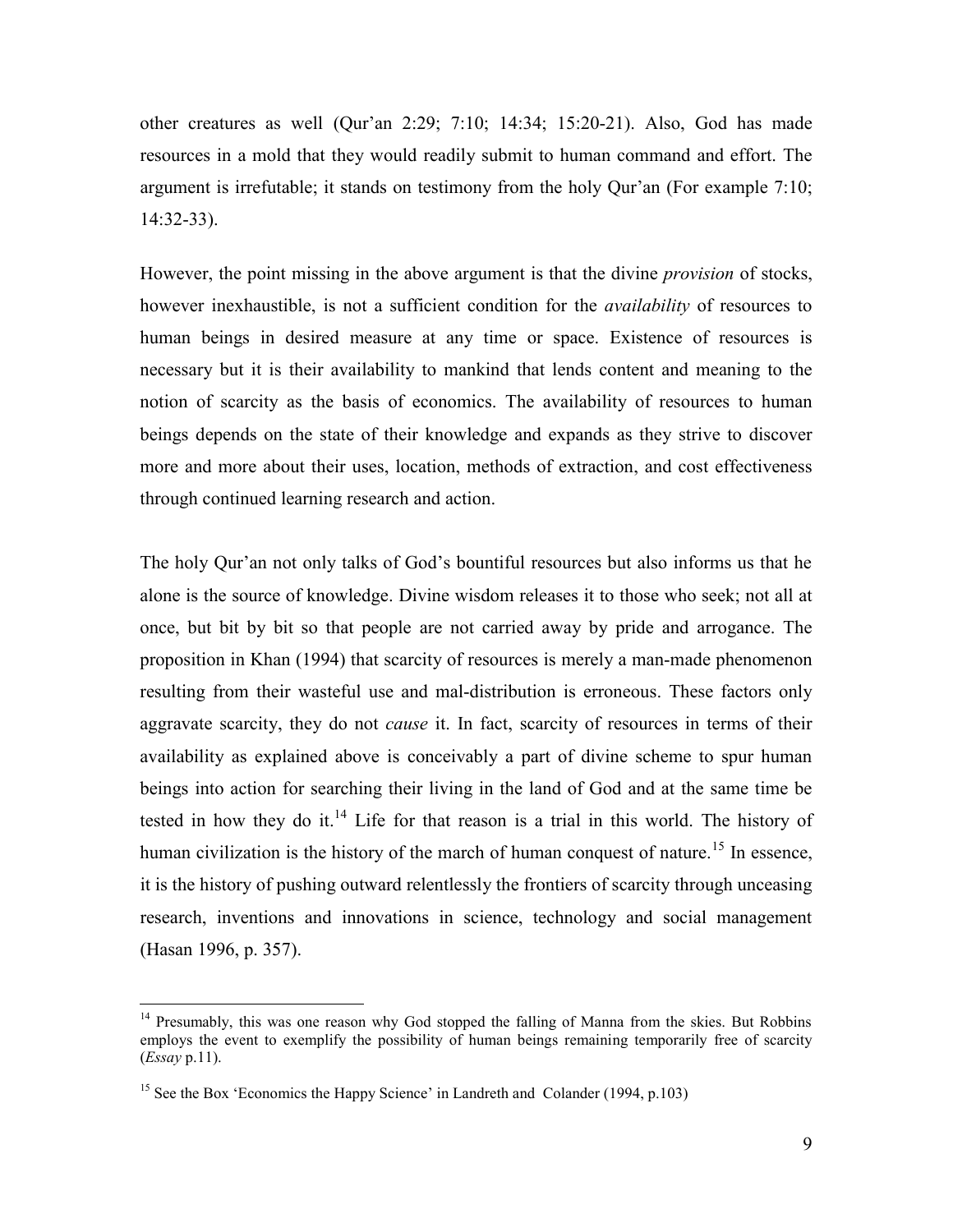A final point for review is the distinction invariably made between *absolute* and *relative* versions of scarcity. Attaching adjectives to the word may be confusing. Talking of absolute scarcity is obscurant in definition unless one is mistakenly referring to rarity. And, relativity clearly is an *internal* attribute of scarcity as nothing can be scarce except in relation to a demand for it. (Hasan 2006 P.1). Relative scarcity could possibly make sense when one is comparing the availability of the *same thing* over time or space. In all other situations using the term would be internally inconsistent.

#### **Knowledge versus scarcity**

 $\overline{a}$ 

Knowledge is the weapon of mankind in the fight for making resources available from the store of nature and the potential expansion of knowledge certainly knows no limits. The race of all races on Earth has indeed been between the growth of knowledge and resource availability for producing material requisites of well-being in the face of ever increasing population. Malthus and Ricardo - the pessimists - were obsessed with the fear of an impending hell unless human beings adopted measures to keep their number in check.<sup>16</sup> Their protagonists like Seligman saw in the birth of a child not only a mouth demanding food but also a pair of hands capable of adding to its output. The optimists were elated by the hope of a coming paradise. The elation emanated from the sight of industrial revolution already flying high on the wings of scientific inventions and innovations.

In this non-stop race of knowledge against scarcity the former has so far been winning, more so over the past 150 years. Efforts are being made to quantify knowledge and measure its rate of growth. A recent work tried to fix the components of knowledge and how each could be measured. The investigation put to test the hypothesis if knowledge doubled every five years. In this context 23 variables were identified as determinants of knowledge. The measurement was the number of years each component took to double itself. It is found that various components have different time span for doubling but with

<sup>&</sup>lt;sup>16</sup> The ghost of scarcity their logic and evidenced unleashed continues to haunt humanity even today and has resulted over the centuries in chaotic top heavy demographic structures which some nations are now trying to correct. Family planning cannot be a public policy in a Muslim country in view of the assuaging words of the Qur"an: Kill not thy children in the fear of want. We have provided for you. We shall provide for them too (17:31 See also 11: 7; 51:58).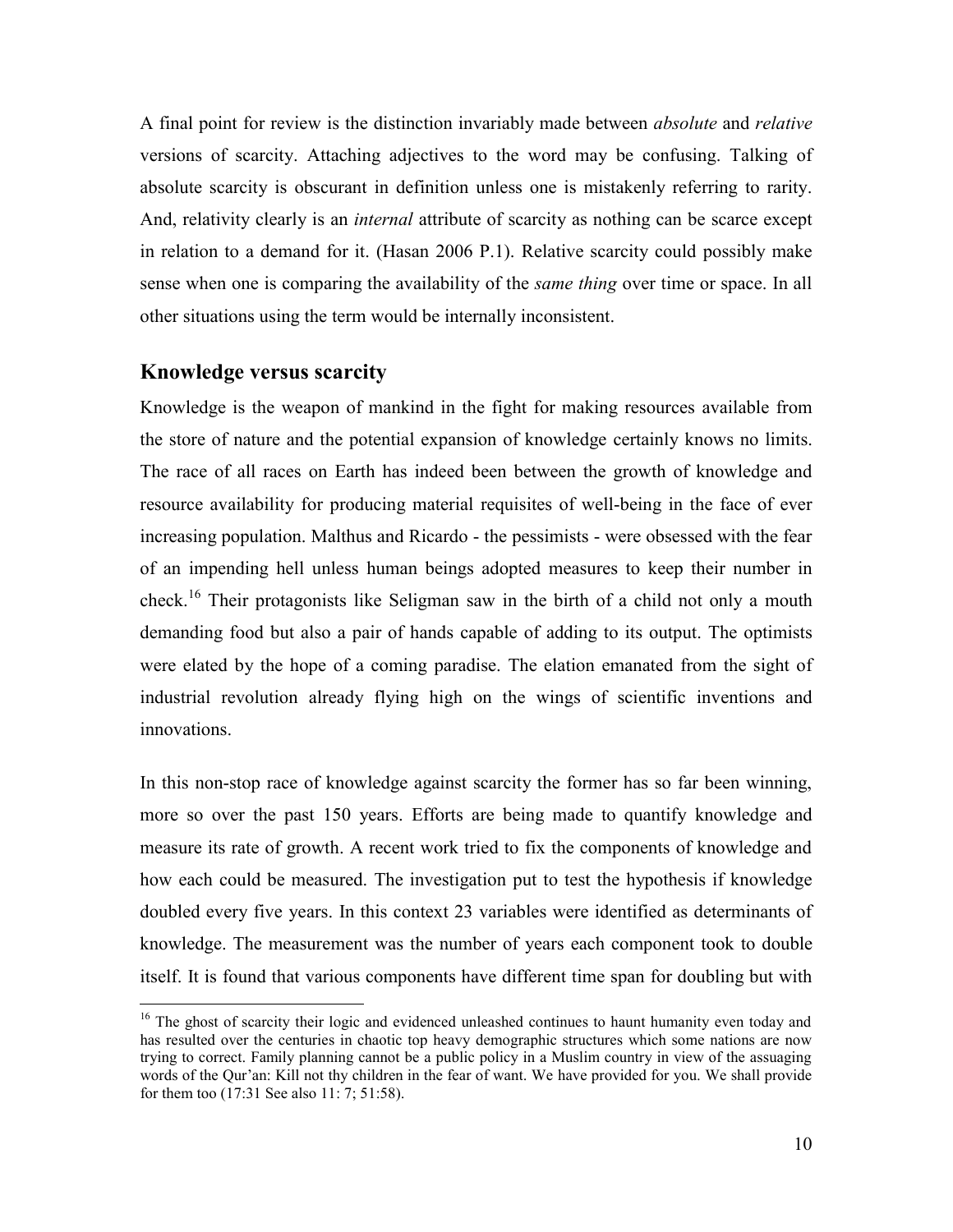right input investment we could double knowledge every 5 years (League Table 2007). In any case, there has been an explosive development in knowledge after the Second World War, more so in the field of science and technology (Barry 2010 Section on Knowledge and Society).

The explosion has kept mankind ahead of scarcity in the race. The population of the world in 1999 was 2.4 times of its size in 1950. During the same period the real GDP of the world measured in international US dollars has increased almost 7 folds while the per capita income improved about 3 times. Within this broad spectrum, there have of course been vast differences over time within and across nations. Muslims countries especially lag far behind. They possess a major chunk of global natural resources – existing and

| <b>Particulars</b>        | 1950        | 2000       | 2000/1950 |
|---------------------------|-------------|------------|-----------|
| Population (000)          | 2524 324    | 6071 144   | 2.41      |
| GDP (million dollars) $*$ | 5 3 29 7 19 | 36 501 872 | 6.85      |
| GDP per capita (dollars)* | 2111        | 6012       | 2.85      |

**Table 2:** World population, GDP and Per capita GDP for 1950 and 2000

 Source: The World Economy, Historical Statistics 1950 – 2001 Tables 7a, 7b, and 7c (WE website) \* These values are expressed in 1990 Geary-Khams dollars

potential - but contribute no more than  $7 - 8$  percent of the world GDP. They are essentially sellers of resources not their users. This correlates well with their meager contribution to the stock of knowledge in the modern era. The reversal of ranks is rather lamentable for a community whose religion started with instructions to read.

The victory that mankind has so far achieved in the race against scarcity is not a cushion to sleep on. It is a race where temporal setbacks keep human beings constantly on steam for staying triumphant. But worrisome is the fact that success has come at a cost that mankind could notice rather late in the day. The rapacious use of natural resources has resulted in an almost irreversible environmental degradation.

#### **Scarcity and environment**

The holy Qur"an informed mankind that God has created things in measured proportions and they are held together in a delicate balance; it warned them not to indulge in mischief so as to disturb the balance (Qur"an 6:3; 30:41; 39:5; 54:49; 67:3-4). But the warning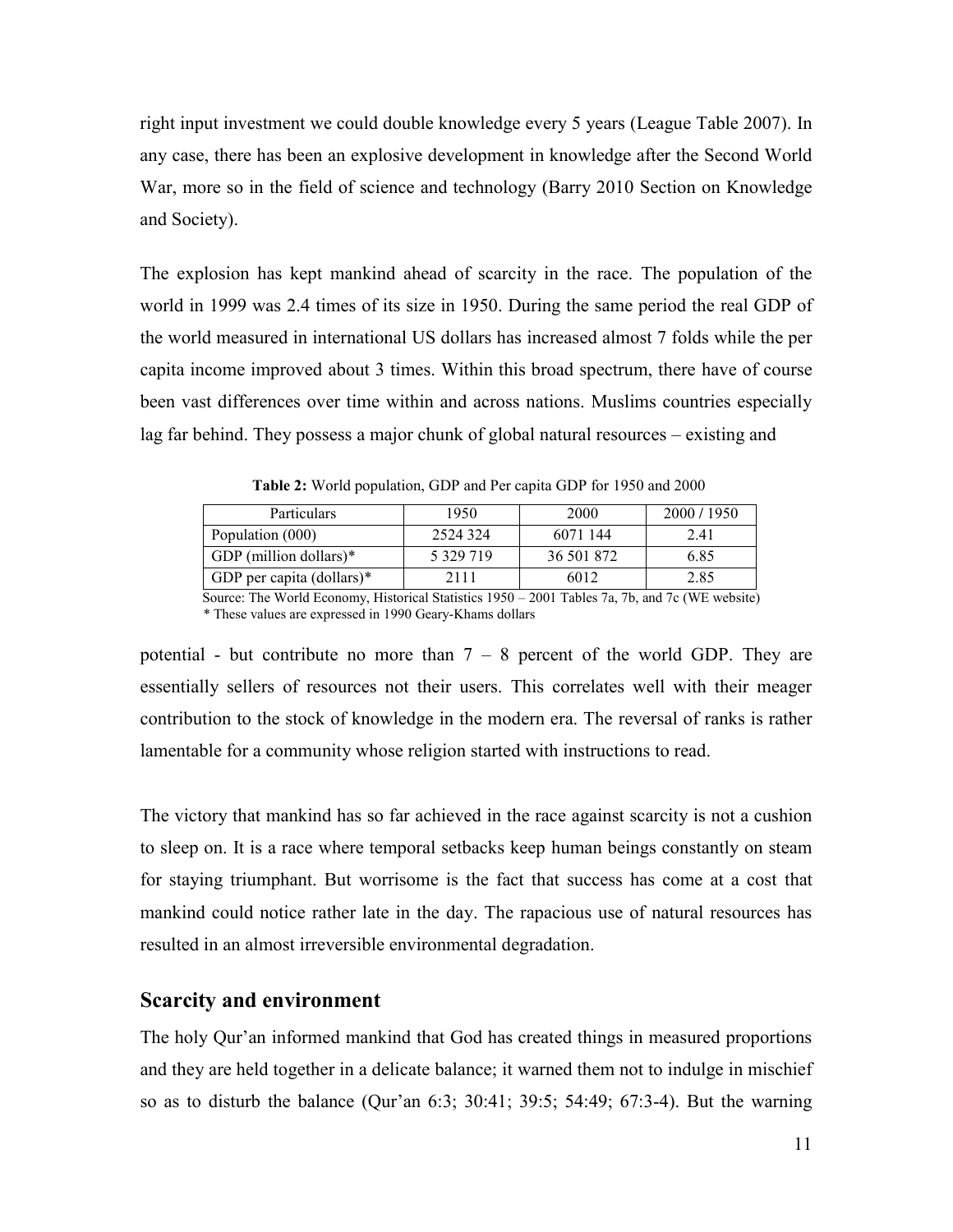went unheeded. The environmentalists continue to express dismay on the decaying health of the planet. Diminishing biodiversity, shrinking supplies of fresh drinking water, decreasing availability of clean air, the vanishing of virgin forests, falling agricultural yields, and increasing frequency of natural calamities all threaten to make human life miserable on the planet if not extinct as time rolls by.

In price formation, markets treated only those resources as scarce which had opportunity cost and firms have to pay for them. But there are some natural resources like fresh air and water<sup>17</sup> that firms use not only to produce goods and services but also for disposing off the waste that production process emits. With the growth of population there are hardly any inputs that are available for production free of cost. Environmental problems arise not from the use of resources the firms pay for producing valuable goods and services but from the release of wastes – poisonous liquids, gases and solids – into the air, water and earth. The disposal of waste imposes costs on people in various forms such as enhanced medical bills, increased expenditure on detergents and paints for which no one compensates them. These social costs do not pass through the market (Silva et al 2009); they are *external* to it. Arnold Coase"s model based on creating property rights in environmental goods and let the polluters and sufferers bargain in the market for compensation is valid in theory but efforts to put it into operation in the US failed for a variety of reasons. Nations have repeatedly failed to agree on how to face the environmental challenges epitomized in climate change. Be it as it is but an extension of



 Figure 1: Taxing polluters to cover damage cost would raise price reduce output and conserves resources

<sup>&</sup>lt;sup>17</sup> In the beginning when population was small the list of such free goods was long including land, forest products, fruits, flowers, honey, grass, water to name a few were all freely available. The list went on shrinking fast with the growth of population and the resultant expansion of human wants and production.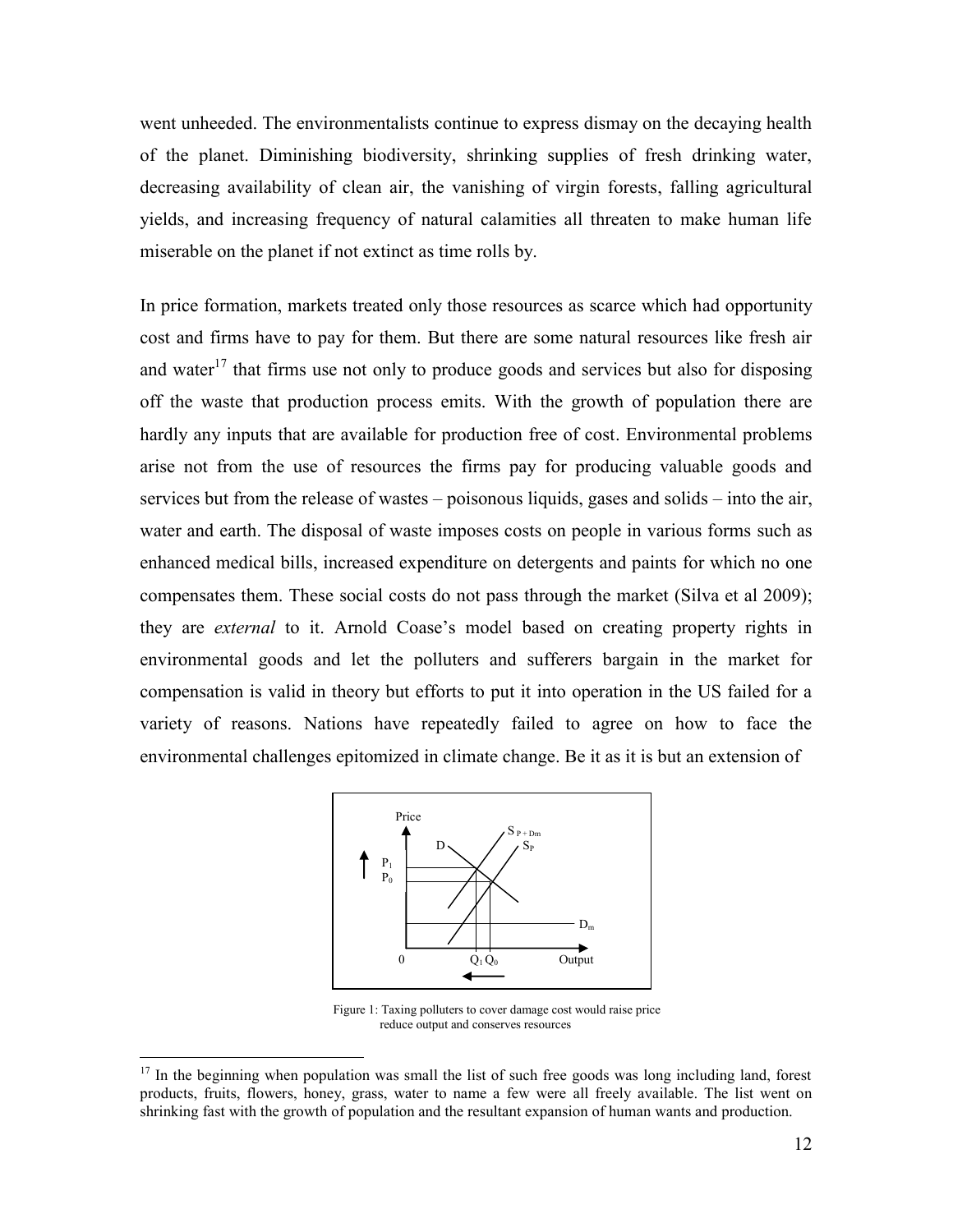scarcity notion to cover natural environ and make polluters pay for the damage they cause to it is an imperative for the resolution of environmental issues. Figure 1 explains how we can internalize social costs and make them pass through the market to curb pollution. Here, D is the demand curve for the commodity in question and  $S_p$  is the supply curve based on private costs.  $D_m$  is the external cost the producers of the commodity impose on society. It is assumed to remain unchanged whatever be the level of output for simplicity. The market price is determined at  $P_0$ . If we add  $D_m$  to private cost P, the supply curve will shift upward to  $S_p$  +D<sub>m</sub> expressing social cost. Increase in cost will raise price to  $P_1$  and that would reduce output from  $Q_0$  to  $Q_1$ . In what proportion social costs will be shared by the sellers and purchasers will depend on the relative elasticity of demand and supply. The point is that if social costs could somehow be made to pass through the market, environment would improve. Missing are the political will, cooperation and collective action.

Finally, scarcity is the essence of life; a part of the divine scheme to make people work and run the affairs on Earth. In the absence of scarcity what meaning would one put on patience, tolerance, and cooperation? Who would work for whom and why? Why would people hoard wealth or need condemn the act? What shall be the need or form of societal organization? Above all, will economics exist as a social science; if yes to what end? In fact, it is the scarcity of resources that gave meaning and significance to the debate on the efficacy of pursuit of self-interest as the driving force of economic activities in the world.

#### **4. Pursuit of self-interest**

People seek to promote their living through increased want satisfaction. Wants being unlimited, the scarcity of resources forces people to keep self-interest in the forefront. But the priority does not imply a denial of the existence of other motives including altruism as affecting human conduct<sup>18</sup> nor does it demand their blockade. Economics as a science dealing with social behavior, studies economic activities *en mass* – the crowd, not

 $18$  For instance Adam Smith wrote: "However selfish so ever man may be supposed, there are evidently some principles in his nature which interest in the fortune of others and render their happiness necessary to him though he derives nothing from it accept the pleasure of seeing it" (Coase 1984, p.546).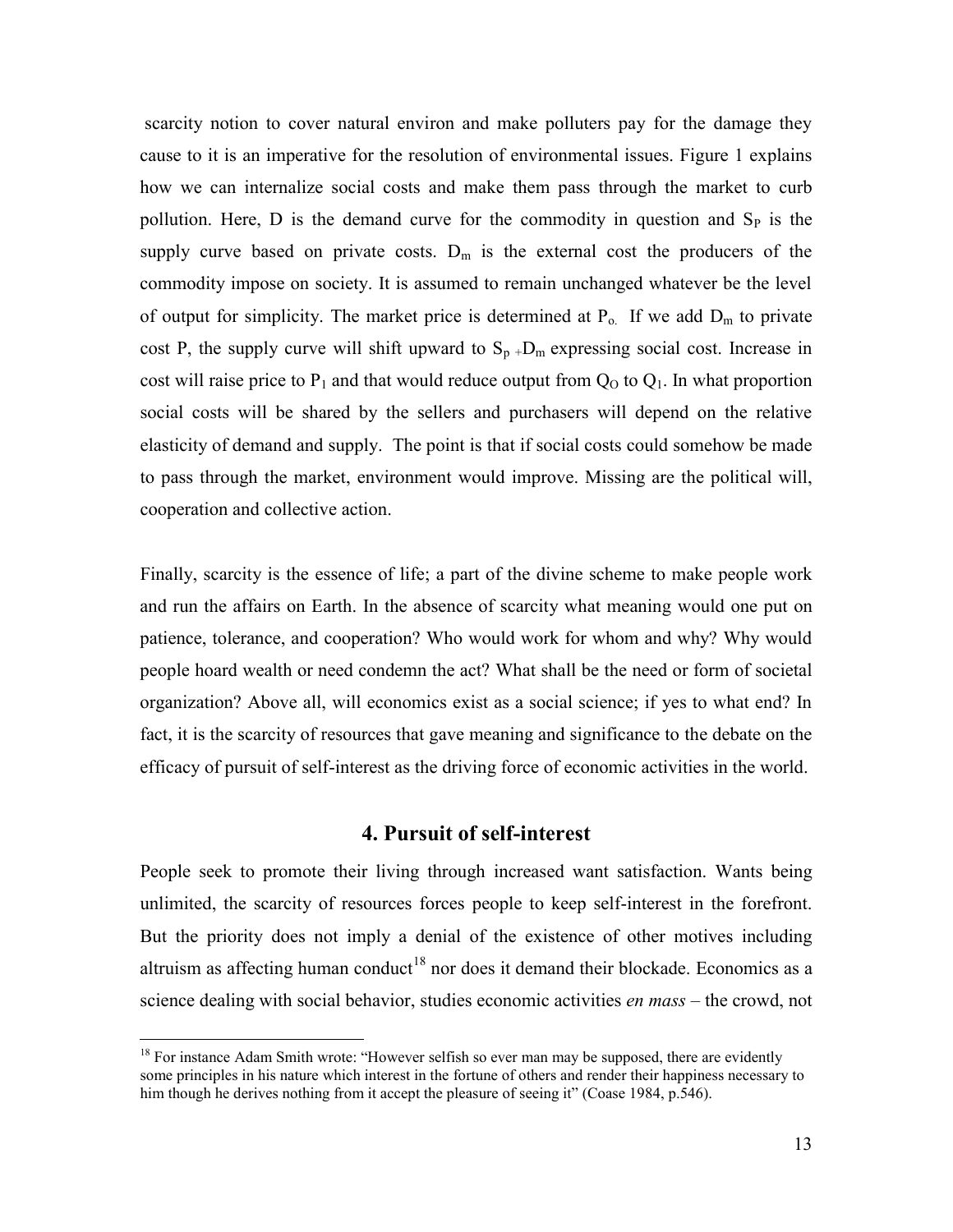the individual. Mainstream economists maintain that of the various motives which affect human conduct the pursuit of self-interest tends to over-ride others; it is relatively more universal and stable. Thus, self-interest spurred by scarcity emerged as the focal point in economic modeling and analyses.

Islamic economists made a mistake in accepting the bifurcation of human motives into self-interest and altruism that initially emanated from the West. In the Islamic faith man is bipolar in creation: a combination of dust and divine. He has traits both noble and ignoble residing and fighting *within* his own person. Islam recognizes this fact. Thus, the Shari"ah encourages people to acquire and enjoy all good things in life in gratitude of Divine benevolence. However, they are instructed to observe moderation in consumption and avoid waste.<sup>19</sup> If people in their greed cross the limits, the pursuit of self-interest requires containment, not rejection. After all, why should the believers meet their religious obligations – pray, spend in the way of God, fast, go for the pilgrimage and do good deeds if not in *self-interest*: that is for seeking the pleasure of their Creator so as to avoid the punishment of fire after death. Indeed, the Qur"an instructs them to work for that end. $20$ 

Pursuit of self-interest demands that one should be conscious of the interest of others and should avoid hurting them. The requirement invokes mutual respect and calls for cooperation - not conflict - for promoting the interest of each other. On this the following quote from Adam Smith"s *Wealth of Nations* is indeed illuminating.

> It is not from the benevolence of the butcher, the brewer, or the baker that we expect our dinner, but from their regard to their own interest. We address ourselves not to their humanity but to their self-love, and never talk to them of our necessities but of their advantage.

We are immersed in a social milieu of opposite (self) interests which can stay in harmony only on the basis of reciprocal accommodation. There seems to be some sort of affinity in

<sup>&</sup>lt;sup>19</sup> Khan and Mirakhor (1992, p.4) regard the pursuit of self-interest both as an obligation and right of an individual flowing from the Islamic concept of justice.

 $^{20}$  But seek with the (wealth) which Allah has bestowed on thee the home of the Hereafter, and forget not thy portion of the present world" (28:77).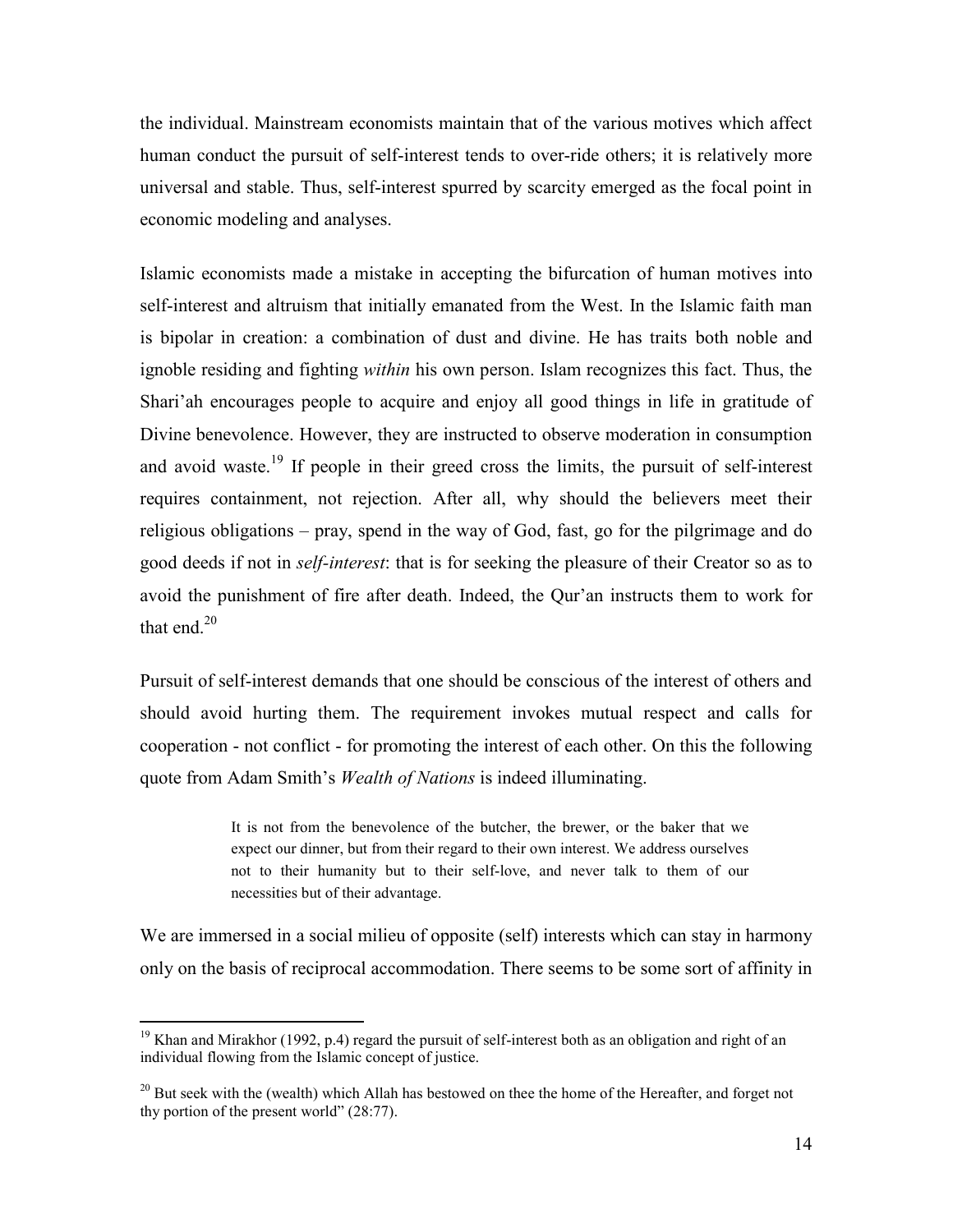the deep between self-interest and the moral conduct. Ironically, self-interest is the best defense against self-interest. *"Cause no injury, receive no injury"* is a well-known Islamic dictum. Thus seen, pursuit of self-interest ushers in morality; it promotes civility and consideration for others. Even altruism stems from that root. Evil makes virtue valuable.

Self interest is invariably treated identical to selfishness but a line does separate the two. Self-interest can be pursued within the ambit of morality whereas selfishness would always violate it. In a race every participant attempts to surge ahead on the basis of his own strength; he is promoting self-interest. However, if he puts his hand on the shoulder of a rival going ahead and pulls him back to win the race, he is the selfish defying the rules of the game. Zola Budd - the South African British runner - was momentarily suspended on a suspicion of tipping in an incidence during the 3000 meter race in the 1984 Olympics at Los Angles.<sup>21</sup> The demarcation line between self-interest and selfishness is thus very fine as *intention* is the pen that draws it.

Self-interest and selfishness may not though be identical in principle but in practical affairs of the world the demarcation is blurred beyond recognition. However, it is not for this reason that the pursuit of self-interest ran into disrepute even in mainstream economics. There were other difficulties too. First, society being a collection of individuals, there has been a strong presumption in economics that whatever promotes individual interest would automatically promote that of the society as well. Adam Smith not only brought self-interest to the fore in economics, he is also the author of the *harmony of interest* thesis. He wrote in *Wealth of Nations*:

An individual generally "neither intends to promote the public interest, nor knows how much he is promoting it….he intends only his own gain, and he is in this, as in many other cases, led by an *invisible hand* to promote an end which was no part of his intention. ... By pursuing his own interest he frequently promotes that of the society more effectively than when he really intends to promote it.

Both logic and empirics prove that the harmony of interest thesis is questionable. For example, the much talked about win-win situations these days need not always be conducive to social well-being unless the division of gains can also be shown as

<sup>&</sup>lt;sup>21</sup> See BBC Report dated August 11, 1984 on their news website for the full story.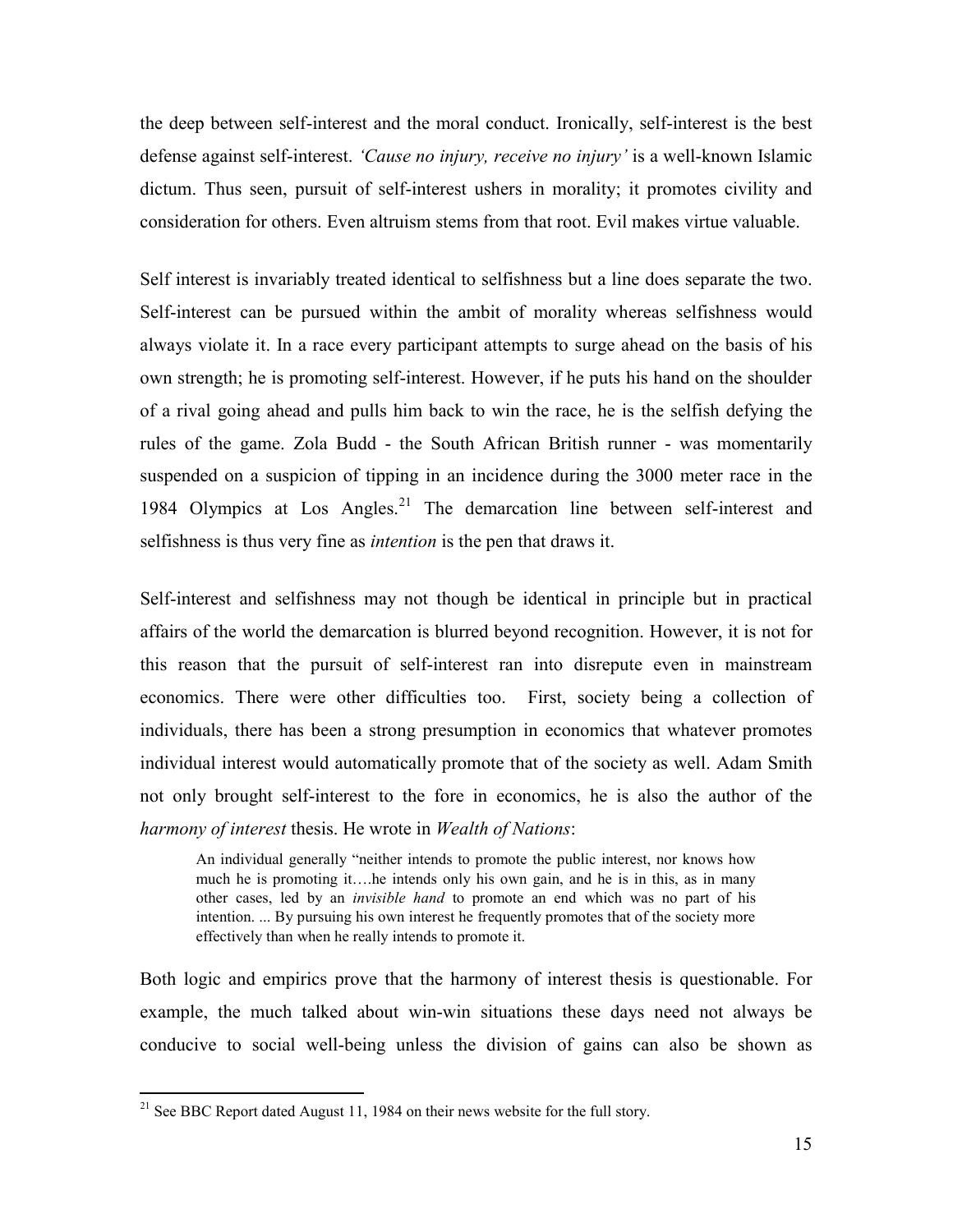equitable. The specter of crushing poverty and sticky inequalities in income distributions within and across nations provide ample evidence falsifying the proposition.

The second follows from the first. It is the postulate that a person is a rational being if he works to promote *only* his own interest. This view has long been dubbed in economic discourse as egoistic rationality. Its criticism – scathing at times – is well-known and much documented in the literature; I need not reproduce it here. In Islamic economics the proposition led to the coinage of a few reaction smelling terms: some sought to replace the hand of God for the *invisible hand* in Adam Smith. Others attempted to paint the picture of an Islamic man to pale the mainstream "economic man" into insignificance. Such efforts were presumably amateurish, if not absurd. On a sober note, the evaluation of the proposition in Syed Omar Agil (1992) is quite balanced. But it was Professor A. K. Sen (1971) who in his *Rational Fools* put the final nail to the coffin of the proposition. One cannot but enjoy the sarcasm the very title of the essay carries.<sup>22</sup> That it has been reproduced several times and in different places is a measure of its vitality.

Finally, not only is the pursuit of self-interest definitive for the notion of rationality, there is a further insistence that conduct is rational only when it single mindedly works for maximization of economic gains – consumers must maximize utility and producers profit. Maximizing behavior has attracted much criticism in mainstream economics and its Islamic counter part just rejects the principle as unacceptable. We examine the debate in the following section. We shall take profit maximization as an illustrative case.

#### **5. Maximizing behavior**

Maximizing behavior may relate to an economic magnitude such as utility or profit; it may also relate to a non-economic magnitude like goodwill of neighbors or the pleasure of God. To denounce the conduct in the first case and appreciate, rather promote, it in the

 $22$  The figure of the young handsome Sen as I first saw him on September 9, 1965 chairing a selection committee meeting rises in my imagination even today as that interview brought me to the once famous Delhi College of the University of Delhi. The institution was later renamed as Delhi Zakir Husain College and is now housed in a new building on Nehru Marg, New Delhi.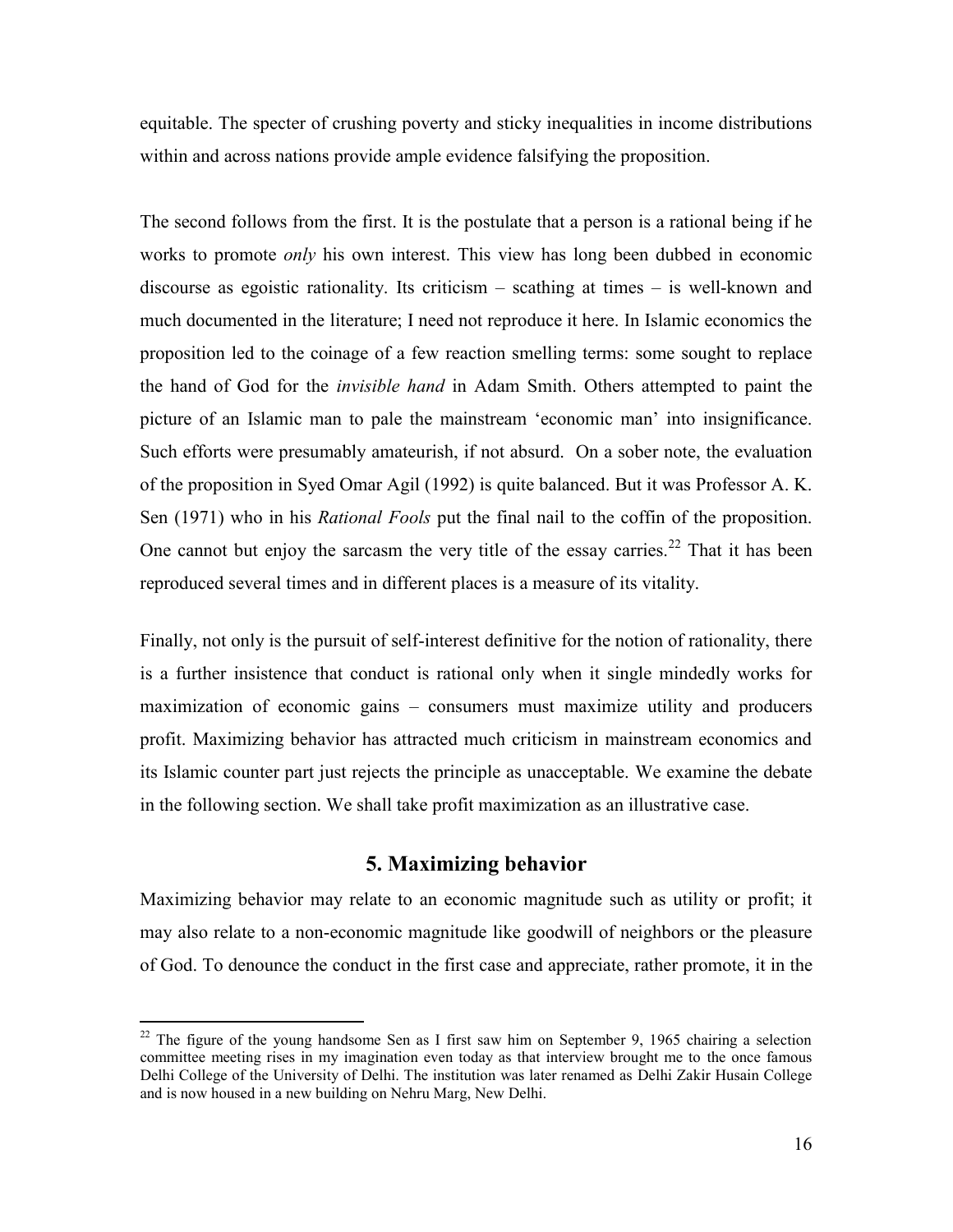second must make the Islamic stance internally inconsistent. The point has not received due attention in Islamic economics. $23$ 

The pursuit of profit maximization is apparently avaricious and seems to conflict with moral conduct. For this reason maximization norm has received much criticism in the mainstream literature itself. Still, it survives and for two reasons. First, price formation under varying market conditions is difficult to explain without a maximization hypothesis both on the demand and supply sides of the market. Second, the critics of the assumption have not so far been able to produce an alternative rule of behavior having the same explanatory or predictive value as maximization carries.

However, most Islamic economists denounce a maximizing behavior. A typically vociferous condemnation comes from M. N. Siddiqi (1998). Among the basic points of departure for Islamic economics from its mainstream counterpart, he accords first priority to the rejection of the behavior aimed at maximizing private gain on the part of an economic agent. He writes:

The maximization hypothesis is not very helpful in understanding the economy, any economy. But it is entirely unacceptable as an aid to the understanding of an Islamic economy, any Islamic economy. Even some understanding of Islam and some compliance with its teachings is sufficient to create a society which defies the maximization hypothesis. Something else is needed (p. xiii, see also pp. 17 and 28).

This is rhetoric pure and simple. The author provides little reasoning or documentation for his opinion and says not a word on what the "something" that he mentions could possibly be (Hasan 1998). $^{24}$ 

Islamic economists usually plead for some reasonable or fair profit as a Shari"ah alternative to the maximum. One comes across diagrams showing how fair profit can replace the maximization norm. I have shown the weaknesses of such diagrams earlier

<sup>&</sup>lt;sup>23</sup> There are Islamic economists who approve rather grudgingly the act of profit maximization but join the consensual condemnation of utility maximization. The confusion is further confounded when there are still others who change their position without notice.

 $24$  Siddiqi (1992) approves the use of conventional analysis of a firm's equilibrium via the marginal cost and marginal revenue curves based on the maximization of profit assumption. But he believes that the assumption can be relaxed to incorporate objectives relating to the good of society. How he does not show.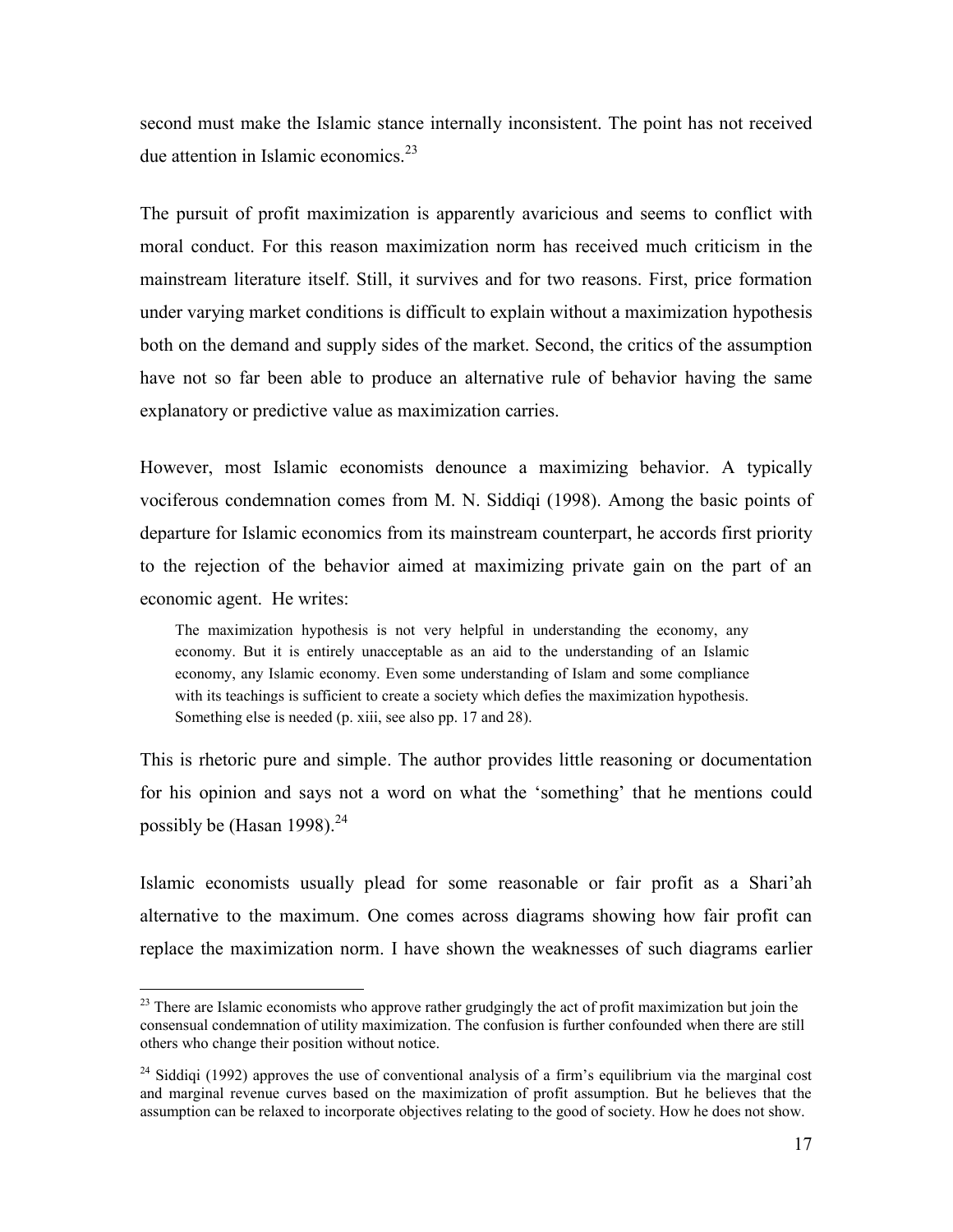(Hasan 2002, p. 116 n.20). Here I shall argue why the fair profit norm cannot be used for price determining process in free market operations.

Under perfect competition, price is determined by the forces of market demand and market supply. Individual firms have no pricing power; they are just price takers. In the long-run firms are able to make only normal profit which is just equal to implicit costs or opportunity costs of the factors owners supply to the firm. No Islamic economist will probably dispute that normal profit is fair profit. In the short-run, a firm can earn profit in excess of the normal. But it is soon competed away. In any case firms do not get the excess all by design.

The long run position is no different even when competition is not perfect and firms enjoy some pricing power; profit is again normal and therefore fair. In the short run the price that would give only fair profit is difficult to determine. Consider the following Figure 2. Here the profit of the firm – shaded area PCHF is the maximum under given market conditions. Now, the firm following the advice of Islamic economists wants to have only fair profit not the maximum the figure shows. Its difficulty is that in the absence of an externally available bench mark it does not know by how much it should shrink the rectangle PCHF to make profit fair? It is willing to reduce the price but does not know what price cut would make profit fair? Again, the reaction of customers as also of the rivals to a price reduction is difficult to gauge. A professor in one of his books tried



**Figure 2:** Short-run equilibrium of the firm under Imperfect competition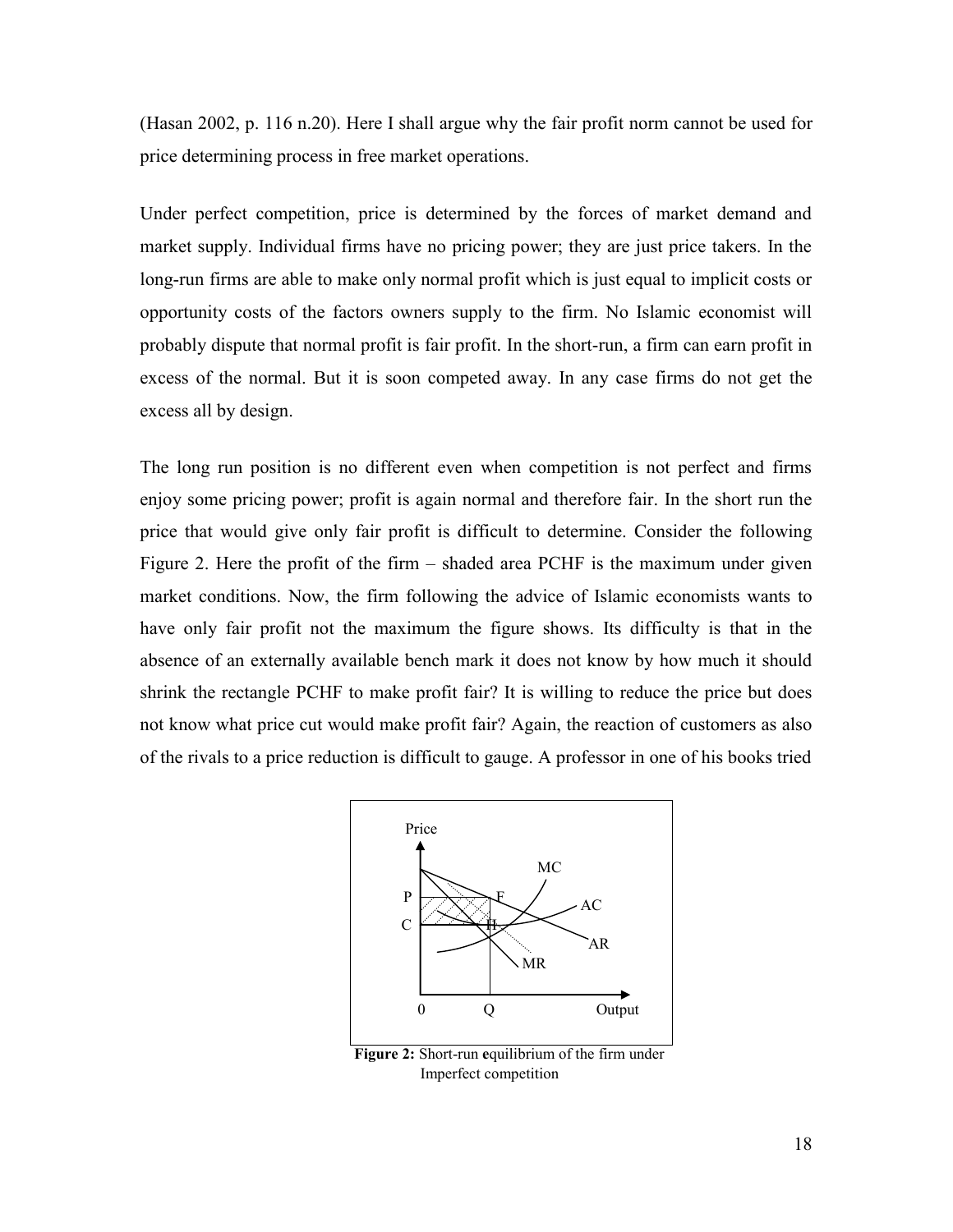to show how profit could be made fair. In a Figure as the one above he shifted the marginal revenue curve MR to the right – see the dotted line - keeping AR un-shifted.<sup>25</sup> The modification reduced price and increased equilibrium output. This clearly was untenable. The Professor did not suggest any rule for the extent of MR shifting to make profit fair, let alone defining such profit. He ignored the important fact that there is a mathematical relationship between the slopes of straight line marginal and average revenue curves; one cannot be moved without an appropriate movement of the other.

The moral code of sellers going for a fair profit, however defined, could work in a small time social scenario (Refer to Section 2 above) when production was mostly to fill standing orders and adding a margin to the procurement cost of inputs was a common trade practice. It was also easy to have an idea of fairness in transactions. Today, we are living in an era of mass production for the markets. The number and variety of goods has gone up tremendously. Producers or sellers are subject to market discipline (or indiscipline). They have limited control over the determination of the prices for their goods. Incidentally, let us ask if the Islamic banks are able to use mark-ups yielding only fair profits? The fact is that the concept of a fair price or profit is largely external to modern business. Needed information is rarely available, let alone the seeking of it. Purchasers" associations, NGOs and ultimately the state authorities work as watch dogs for the people on fair trade practices including, quality, price or profit. The matter falls in the public policy domain. The limitations of a fair profit notion in theory and practice take us back to the maximization of profit issue.

Profit maximization has two broad aspects: motivational and operational. The key questions are: do firms want to maximize their profits, and if yes, can they really achieve the goal? Much controversy has centered on these issues in the mainstream literature.<sup>26</sup>

 $25$  The anomaly seems to lend credibility to an assertion in Waleed Addas (2006) that Islamic economists reject the Western rationalistic explanation of the law of demand but have themselves not been able to spell out an alternative law based on their view of "bounded rationality" or altruism (See pp. 33-35)

<sup>&</sup>lt;sup>26</sup> For a review of the literature and fuller discussion on these points see Hasan (1975) Chapter IV 'Profit maximization as business objective' (pp.59-82).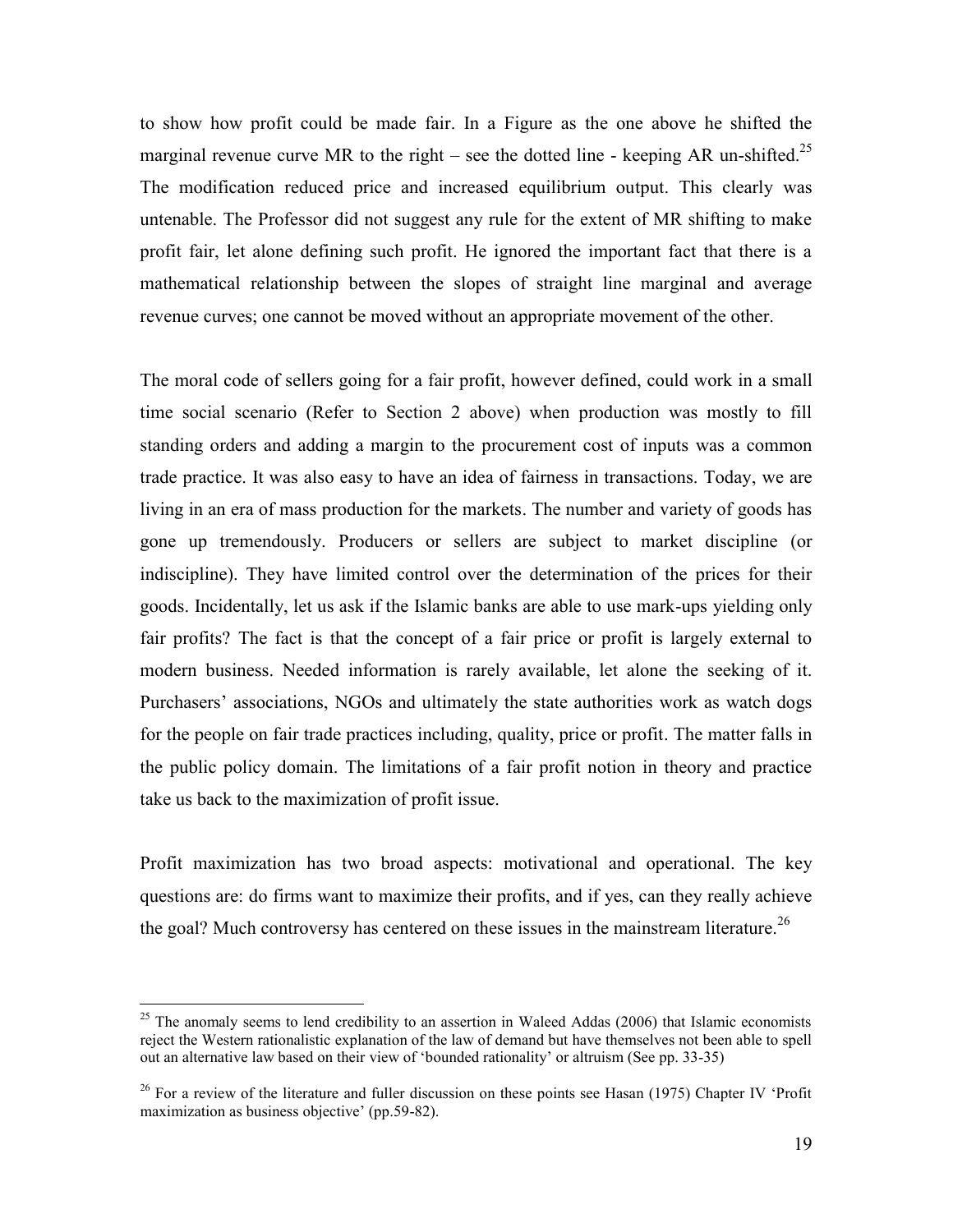On the question of motivation, it is agreed that in the case of small owner-operated firms profit maximization has always been the guiding star of the decision making process over time and space. But with the rise of modern corporations to dominance the objective has long paled into insignificance. Managers are well compensated professionals. The common shareholders are a scattered lot. They are not interested in knowing nor have the means to know if the profits of their company are indeed being maximized. They are happy with dividends so long as they find them satisfactory. Managers are interested more in their reputation, peace of mind, leisure and unsuspecting rivals. Corporations, after crossing a profit point, become more interested in growth of variables like size, sales and share of the market. However, careful observation and analyses of inside happenings in corporations will convince one that the clouds of alternative goals shine only in the light of old good moon of profit behind them. In any case, other motives that are claimed to have replaced profit maximization in large corporations are mostly situation specific; they lack its global character and stability.

In fact, we face greater difficulties on the feasibility side of the fence. Profit for maximization lies in the future; it is an *ex ante* concept. Future consequences of most decisions are uncertain. It is thus argued that even if firms desire maximum profits they do not have the means of knowing which of the alternative courses of action – often overlapping - would ensure achievement of the goal; realized profit may fall short of the expected (maximum); it could even be negative. But uncertainty has to be taken as a fact of life like sun or rain. It can make most rational decisions look idiotic if expectations fail. But that does not bar people from peeping into the future. All planning in human life would be non-existent if we were so possessed with the possibility of expectation failures due to uncertainty. Profit maximization is a *directional* concept. It only says that due to scarcity of resources firms should not miss if they feel there is a legitimate opportunity to enhance profits. Maximization spurs to efficiency.

Maximization *per se* is value neutral; what is maximized, how and to what end are the questions that can assign to it ethical labels – good or bad. Also, it is a mathematical concept inapplicable to variables that cannot be measured and divided infinitesimally. On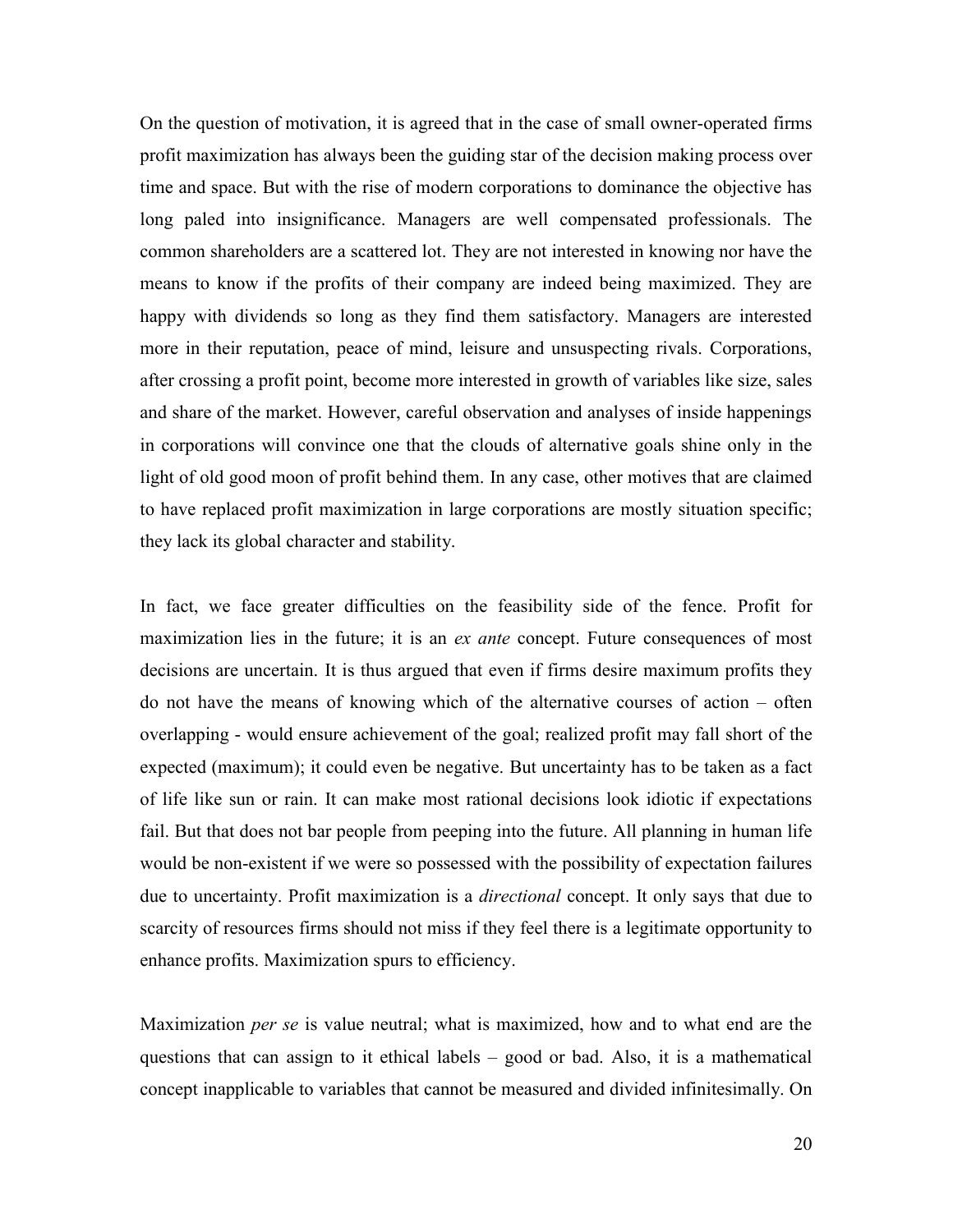that criteria profit maximization is a heuristic notion. Roads carry goods far and near in a country to facilitate growth but on their own add nothing to them in weight or volume. Likewise, maximization has no content yet it is a powerful tool for economic analysis; it moves markets to equilibrium. It can be and is used with legal provisions to safeguard against the potentially undesirable consequences. Shari"ah provides ample protection to both consumers and the hired factors of production against profit seeking at their cost. Islamic economics need not throw away the baby with the bath water (Hasan 1992).

## **6. Concluding remarks**

In sum, I have tried to remove some misconceptions concerning a few terms – scarcity of resources, pursuit of self-interest and maximization of gains – in Islamic economics. These concepts are inter-related as the foregoing discussion has amply shown. They constitute minimal tools needed to explain and investigate economic phenomena to help formulate theories with predictive ability needed to guide economic policy. The objective of this effort is to end if possible the diversity of opinion and develop a sort of definitional consensus on these foundational stones of economics including Islamic.

The misconceptions presumably cropped up for two reasons. First was the lack of adequate knowledge about mainstream economic theory and policy available to earlier Islamic scholars. Second was the pent up desire to demonstrate after independence from the foreign rule that Islamic economic thinking was independent of and superior to the Western positions. Both hindered the growth of Islamic economics and triggered secular antagonism against the nascent discipline.

Remember that the source of *all* knowledge is God; the stock of knowledge is thus divine in origin. It is only the criteria of choosing from the stock that can and does bifurcate it into categories like economic and non-economic or religious and non-religious. Faith system determines choice in the case of religion. The rules for Islamic selection are: accept all pieces of knowledge that Revelation palpably approves. Reject all knowledge that evidently conflicts with Islamic requirements. The vast area between the two ends God has left in his mercy open to believers' discretion on the generic principles of *facility*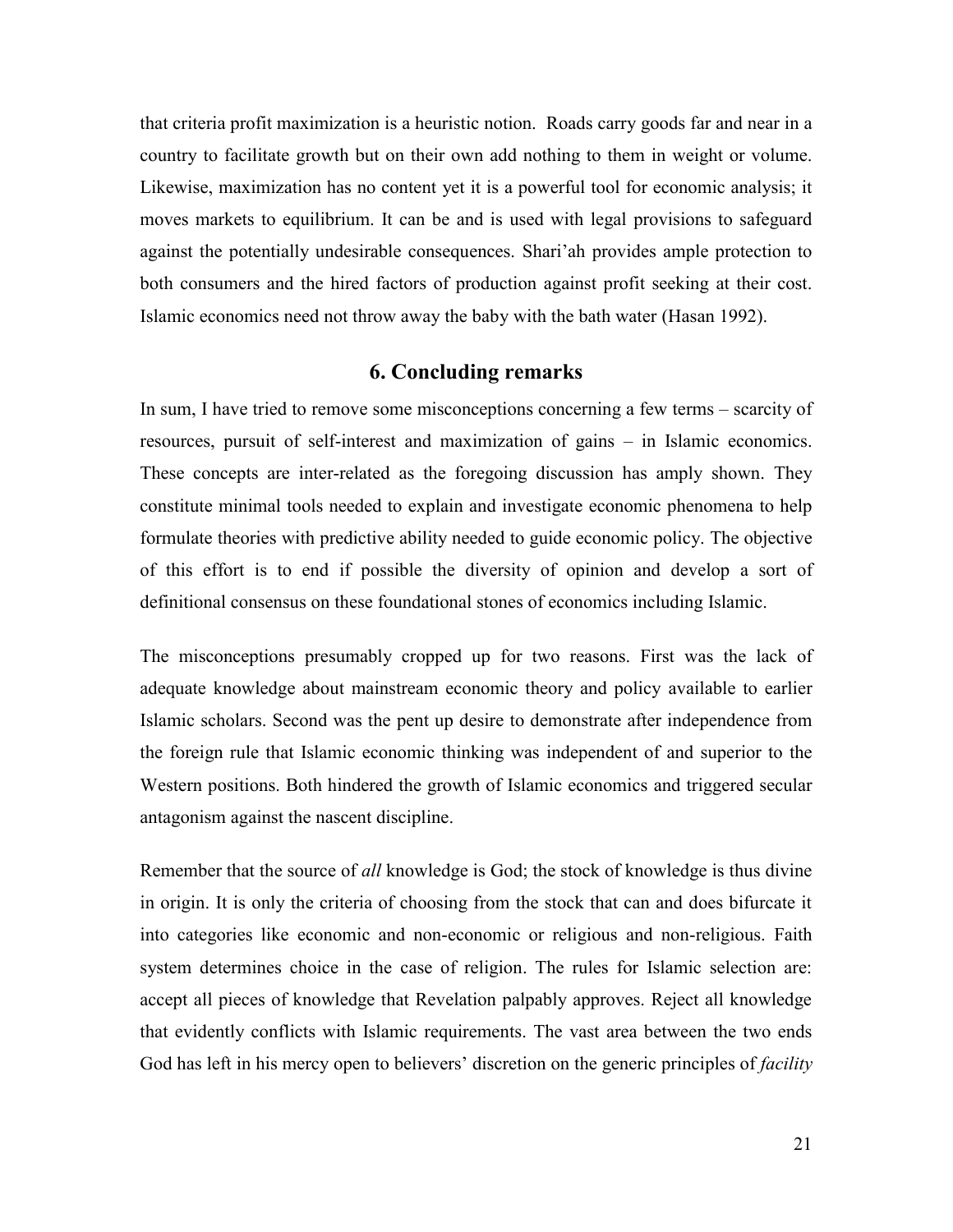and *expedience.* The knowledge of economics coming from mainstream sources must be sifted and passed through the Islamic filters for acceptance.<sup>27</sup>

This I have done with regard to three basic and closely related analytical tools in mainstream economics – scarcity, self-interest and maximization – and shown that they can be incorporated in Islamic economics with advantage after interpretative modifications to meet the Shari"ah norms. The modification allows having a firmer and more logical definition of Islamic economics for example as under.

*Islamic economics is the subject that studies human behavior in relation to multiplicity of wants and scarcity of resources with alternative uses so as to maximize falah that is the well-being both in the present world and the hereafter.* 

The definition mirrors the spirit of the following prayer from the Holy Qur"an that the believers so frequently address to God

> "Our Lord! Give us in this world that which is good and in the hereafter that which is good and save us from the torment of fire". (2: 201).

### God knows best.

#### **References**

 $\overline{a}$ 

1. Ahmad, Khurshid (November 6, 2007): *Capitalism, socialism, the welfare state and Islam,* Prize winner"s lecture at IRTI/IDB Jeddah (Power point slides).

Addas, Waleed A. J. (2006): *Methodology of Economics: Secular Versus Islamic*, Research Management Centre, International Islamic University of Malaysia.

Barry, Norman (2010) *The Tradition of Spontaneous Order: A Bibliographical Essay*, The Forum at the online Library of Liberty. Accessed: 28 September 2010 [http://oll.libertyfund.org/?option=com\\_content&task=view&id=169&Itemid=259.](http://oll.libertyfund.org/?option=com_content&task=view&id=169&Itemid=259)

<sup>&</sup>lt;sup>27</sup> Islamic economics must accept contributions from other disciplines and both science – positive and normative as well as art to help realize human well-being here and in the hereafter (Addas 2006, Chapter 7).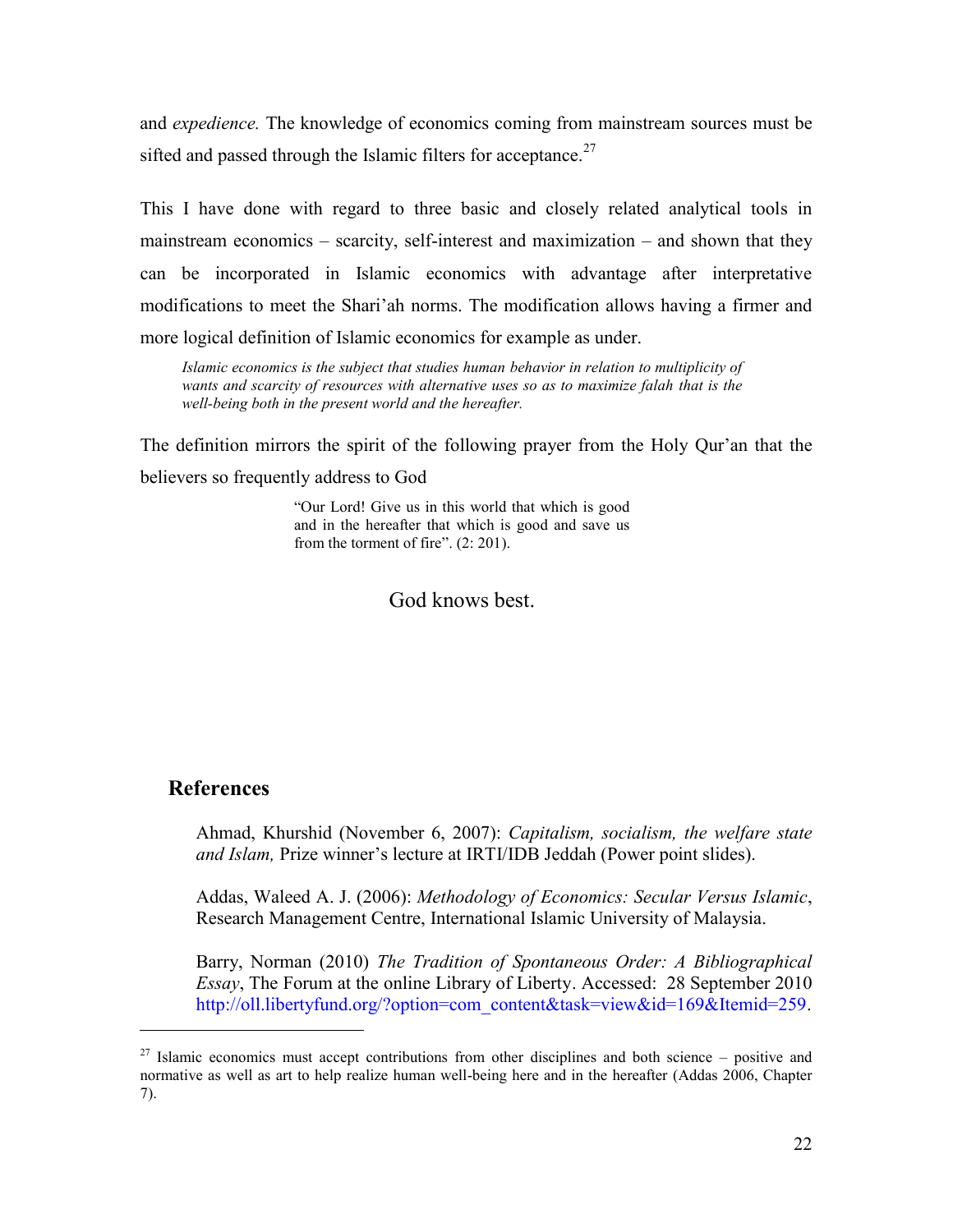BBC Report (August 11, 1984) on Zola Budd story.

*2.* AI 3 (2006): *[The Biggest Disruption in History: Massively Accelerated Growth](http://www.mkbergman.com/250/the-biggest-disruption-in-history-massively-accelerated-growth-since-the-industrial-revolution/)  [Since the Industrial Revolution](http://www.mkbergman.com/250/the-biggest-disruption-in-history-massively-accelerated-growth-since-the-industrial-revolution/)* [http://www.mkbergman.com/250/the-biggest-disruption-in-history-massively](http://www.mkbergman.com/250/the-biggest-disruption-in-history-massively-accelerated-growth-since-the-industrial-revolution/)[accelerated-growth-since-the-industrial-revolution/](http://www.mkbergman.com/250/the-biggest-disruption-in-history-massively-accelerated-growth-since-the-industrial-revolution/)

3. Coase R. W (1984): *Adam Smith"s View of Man* in J.C. Wood (ed.) *Adam Smith: Critical Assessments* Croom Helm.

Ekelund Jr, Robert B. and Hebert, Robert F. (1997): *A History of Economic Theory and Method,* (Fourth Edition), MacGraw-Hills, New York

4. Elmessiri, Abdel-Wahab (2006): *Epistemological Bias in the Social and Physical Sciences,* International Institute of Islamic Thought, London - Washington (The work has recently appeared as an excellent Urdu translation rendered by Dr. Ausaf Ahmad (2009) and published by the Institute of Objective Studies, Delhi.

Farooq, M. Omar (2006): *Islamic law and the use and misuse of Hathith,* New Horizon. Also available at: http://ww w.globalw ebpost.com/farooqm

7. Haneef M. Aslam and Furqani, M (2004): *Contemporary Islamic Economics: the Missing Dimension in Genuine Islamization,* Journal of Thoughts on Economics Vol.19, No.04, pp.29-48.

8. Hasan, Zubair (2006): *Introduction to Microeconomics: An Islamic Perspective,* Pearson-Prentice Hall, Kuala Lumpur

9. ---------------- (2002): *"Maximisation Postulates and their efficacy for Islamic Economics* "American Journal of Islamic Social Sciences, Vol. 19, No.1

10. --------------- (1998a): Book Review: "*Teaching Economics in Islamic Perspective"* By M.N.Siddiqi, Islamic Economic Studies Vol. 6, No. 1, 1998 pp. 111-132

11. ------------- (1998) "*Islamization of Knowledge in Economics: Issues and Agenda"* IIUM Journal of Economics and Management Vol. 6 No.1, pp. 1-40, (Special. Issue)

12. ------------ (1996): Book Review: *"An Introduction to Islamic Economics"* by Akram Khan , The American Journal of Islamic Social Sciences, Vol. 13, No. 4, Winter, pp. 580-585.

13. ------------ (1992): "*Profit Maximisation: Secular Versus Islamic"* in Sayyid Tahir et al (Ed) "Readingsin Microeconomics: An Islamic Perspective" Longman, Malaysia (Chapter 20, PP. 239-255).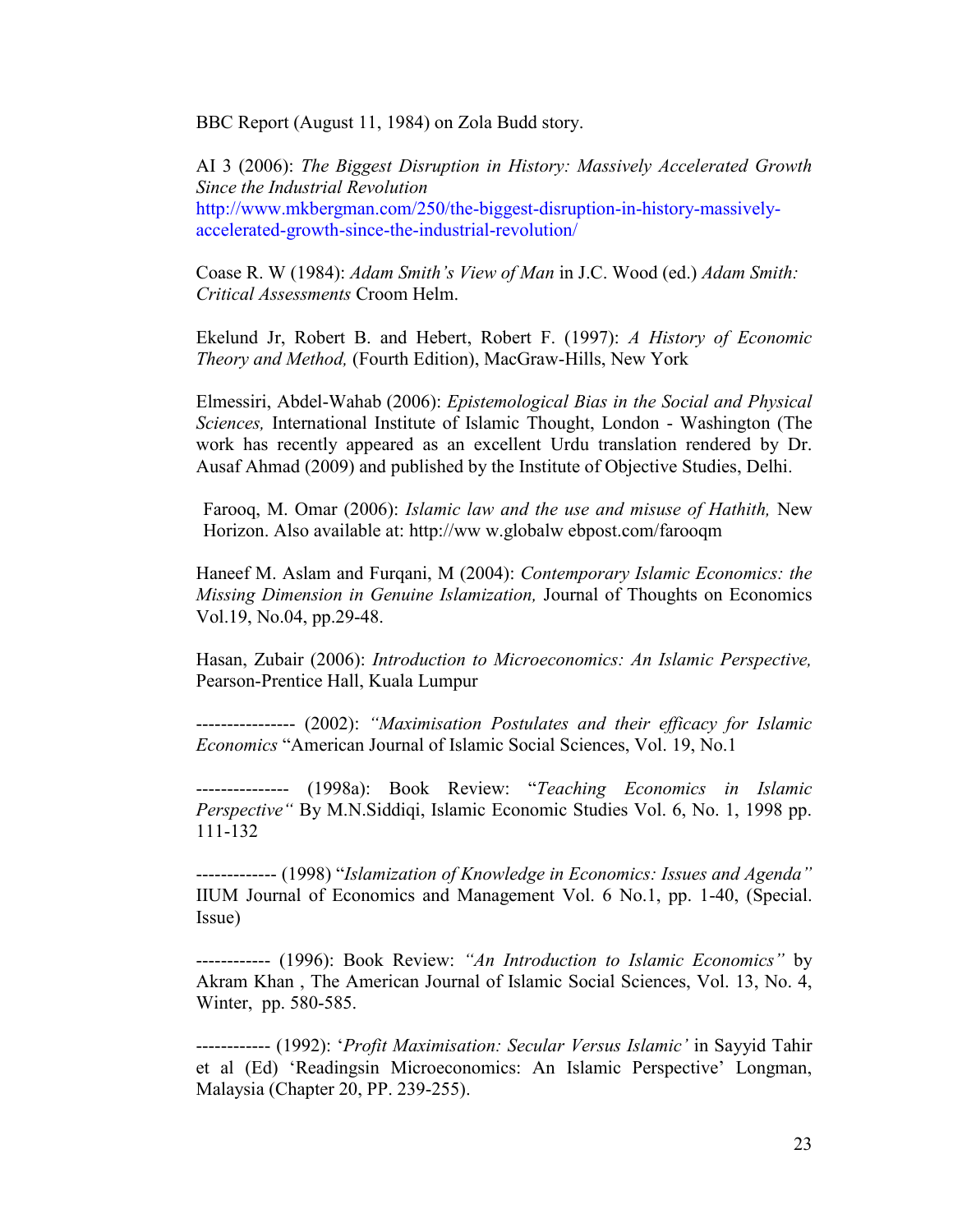14. ----------- (1988): *"Distributional Equity in Islam"* in Munawar Iqbal (Ed.) "Distributive Justice and Need Fulfilment in an Islamic Economy", the Islamic Foundation Leicester, U.K. (Chapter 1, PP. 35-62).

15. ----------- (1985: "*Determination of Profit and Loss Sharing Ratios in Interest-Free Business Finance",* Journal of Research in Islamic Economics, Jeddah Vol. 3, No. 1, pp. 13-27.

16. ----------- (1975): *Theory of Profit,* Vikas Publishing House, New Delhi 110002.

Kahf, Monzer in Sayyid Tahir et al (Ed) 'Readingsin Microeconomics: An Islamic Perspective" Longman, Malaysia (Chapter 9, The Theory of Production PP.113-119).

19. Khan, M. Akram (1994): *An Introduction to Islamic Economics,* International Institute of Islamic Thought and Institute of Policy Studies, Islamabad Pakistan.

20. Khan, Mohsin S and Mirakhor A. (1992): *Islam and the Economic System*, Review of Islamic Economics, Vol.2, No.1 pp.1-29.

21. Kuran, Timur (1989): "*On the notion of economic Justicein contemporary Islamic thought"* International Journal of Middle East Studies, Vol. 21, No.2 pp.171- 191.Available also at [http://econpapers.repec.org/RePEc:fth:socaec:m8814.](http://econpapers.repec.org/RePEc:fth:socaec:m8814)

22. League Table (2007) in *Does Human Knowledge double Every 5 Years?* Web [http://newsfan.typad.co.uk/does\\_ human knowledge double/ Monday 9.8.2010 11.10](http://newsfan.typad.co.uk/does_%20human%20knowledge_double/%20Monday%209.8.2010%2011.10) PM

[Matt Rosenberg](http://geography.about.com/bio/Matt-Rosenberg-268.htm) (2009): About.com Guide [http://geography.about.com/od/obtainpopulationdata/a/worldpopulation.htm]

Ptak, Justin (2009): *The pre-history of Modern Economic Thought: The Aristotle in Austrian Theory*, Institute for Business Cycle Research, Harvard University.

Robbins, Lionel (1935): *An Essay on the Nature and Significance of Economic Science,* 2d. ed. 1945 reprint Macmillan, London.

Sen, A. K. (1977): *Rational Fools: A Critique of the Behavioral Foundations of Economic Theory,* Philos*o*phy and Public Affairs, Vol. 6, No. 4. pp. 317-344.

24. Siddiqi, M. N (1998): *Teaching Economics in Islamic Perspective,* Scientific Publishing Centre, King Abdulaziz University, Jeddah S.A

25. ------------ *Teaching Economics in Islamic Perspective* in Sayyid Tahir et al (Ed 1992) "Readingsin Microeconomics: An Islamic Perspective" Longman, Malaysia (Chapter 1, PP. 1-30).